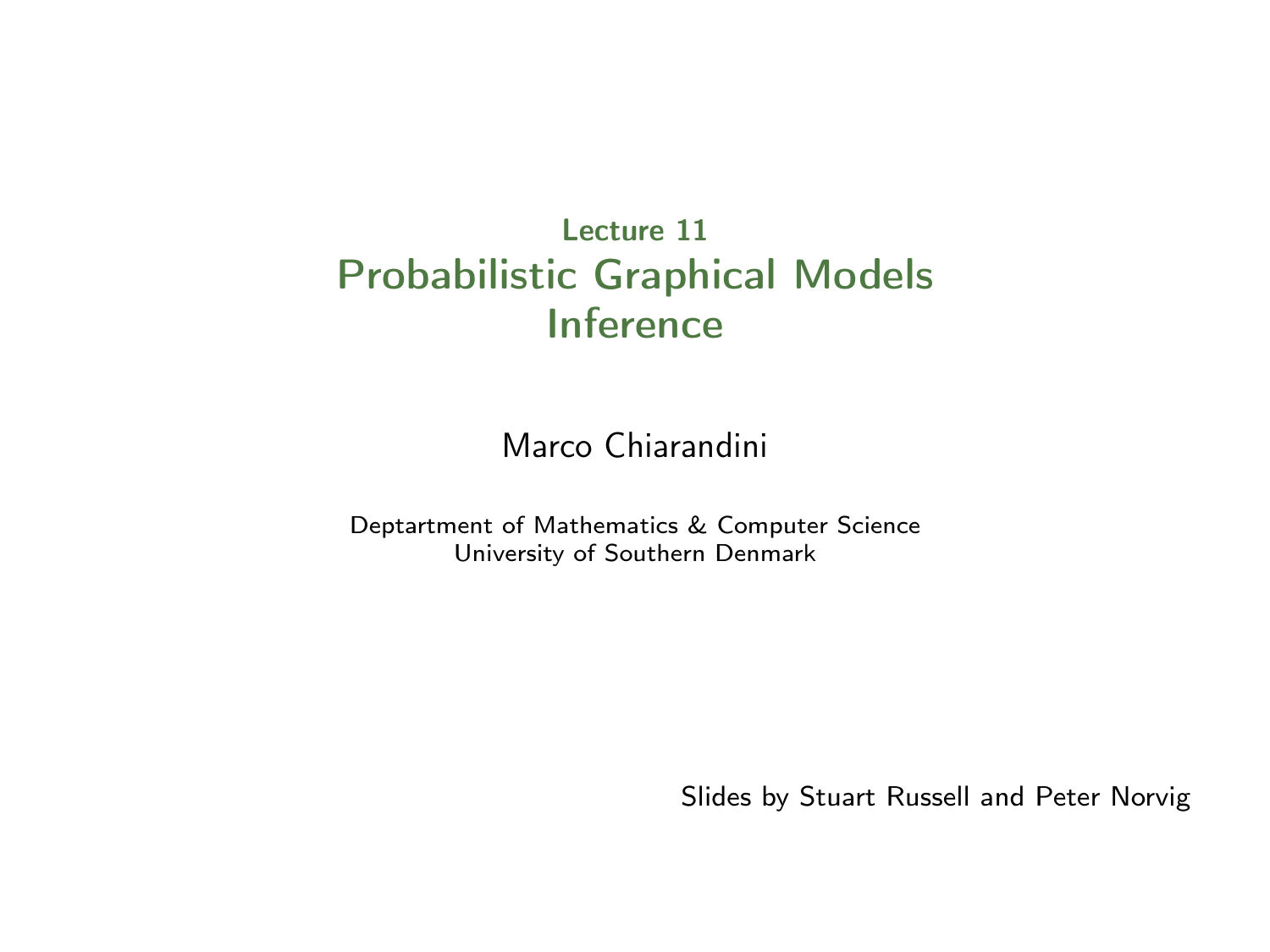#### 1. [Inference in BN](#page-1-0)

<span id="page-1-0"></span>2. [Inference by Randomized Algorithms](#page-7-0)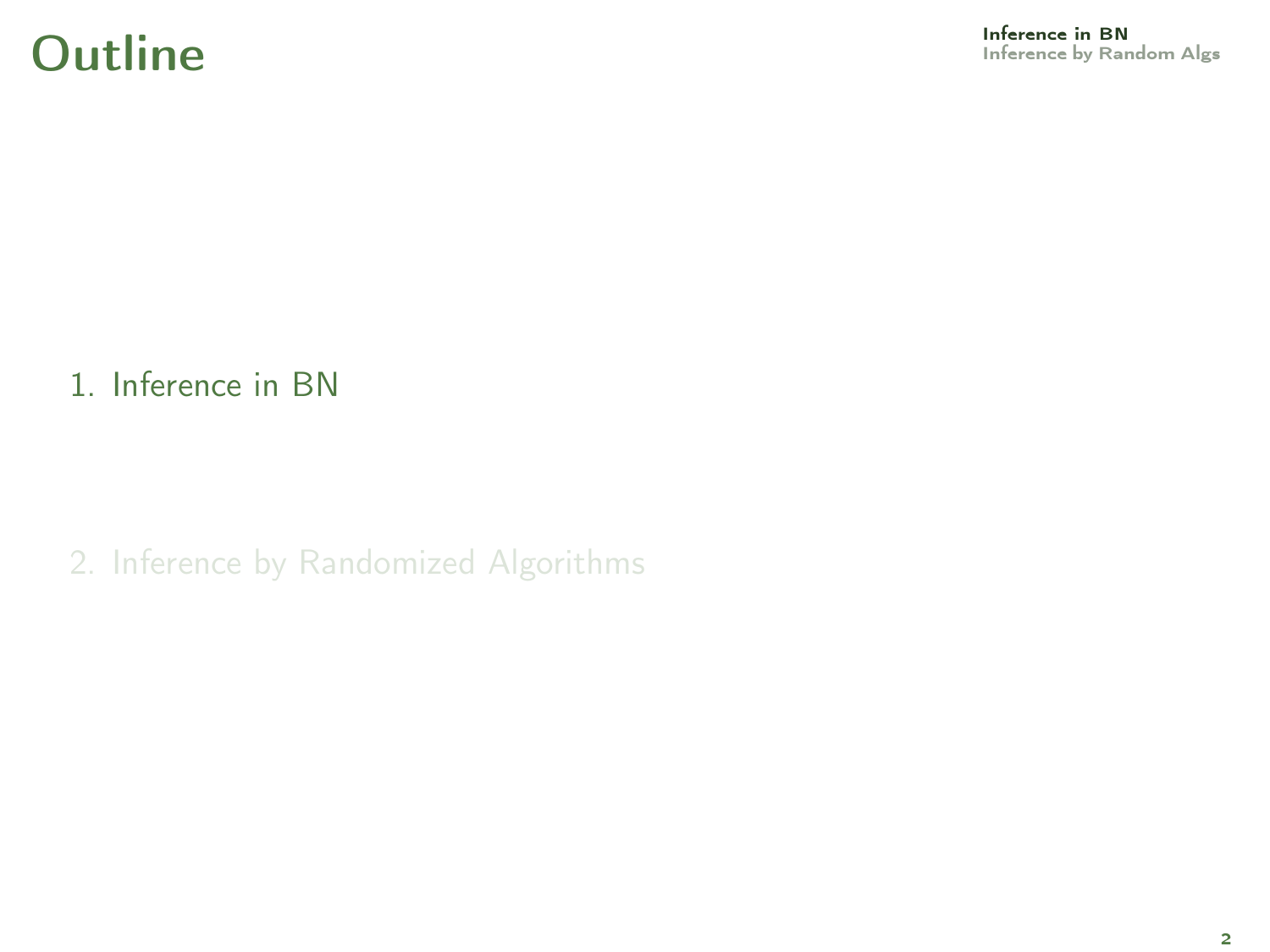- Simple queries: compute posterior marginal  $\mathsf{P}(X_i | \mathsf{E}\!=\!\mathsf{e})$ e.g.,  $P(NoGas|Gauge = empty, Lights = on, Sants = false)$
- Conjunctive queries:  $P(X_i, X_j | \mathsf{E} = \mathsf{e}) = P(X_i | \mathsf{E} = \mathsf{e}) P(X_j | X_i, \mathsf{E} = \mathsf{e})$
- Explanation: why do I need a new starter motor?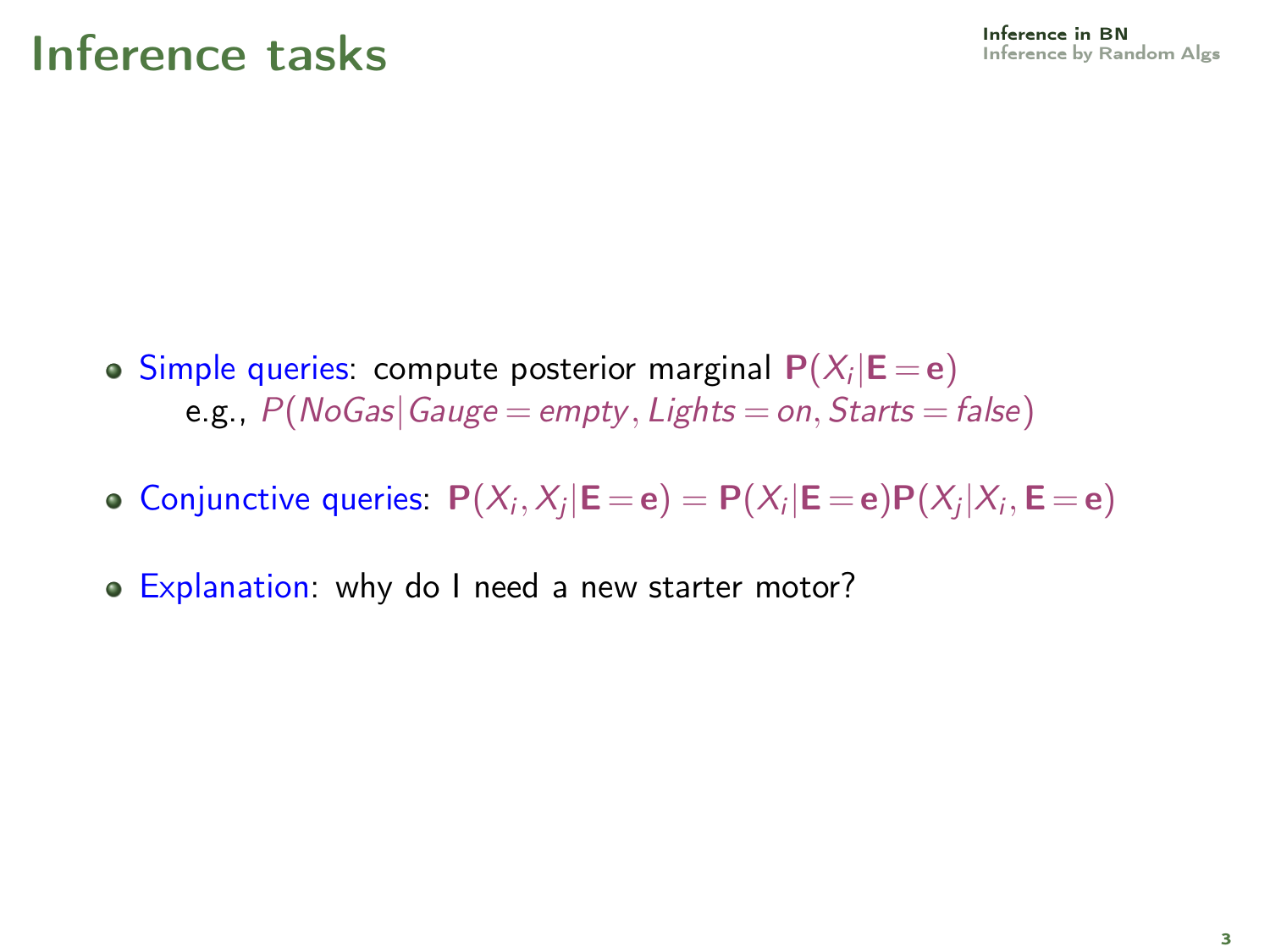#### Inference by enumeration

Sum out variables from the joint without actually constructing its explicit representation

Simple query on the burglary network:

$$
P(B|j,m) = P(B,j,m)/P(j,m)
$$
  
=  $\alpha P(B,j,m)$   
=  $\alpha \sum_{e} \sum_{a} P(B,e,a,j,m)$ 



Rewrite full joint entries using product of CPT entries:

$$
\begin{array}{lll} \mathbf{P}(B|j,m) & = \alpha \sum_{e} \sum_{a} \mathbf{P}(B)P(e)\mathbf{P}(a|B,e)P(j|a)P(m|a) \\ & = \alpha \mathbf{P}(B) \sum_{e} P(e) \sum_{a} \mathbf{P}(a|B,e)P(j|a)P(m|a) \end{array}
$$

Recursive depth-first enumeration:  $O(n)$  space,  $O(d^n)$  time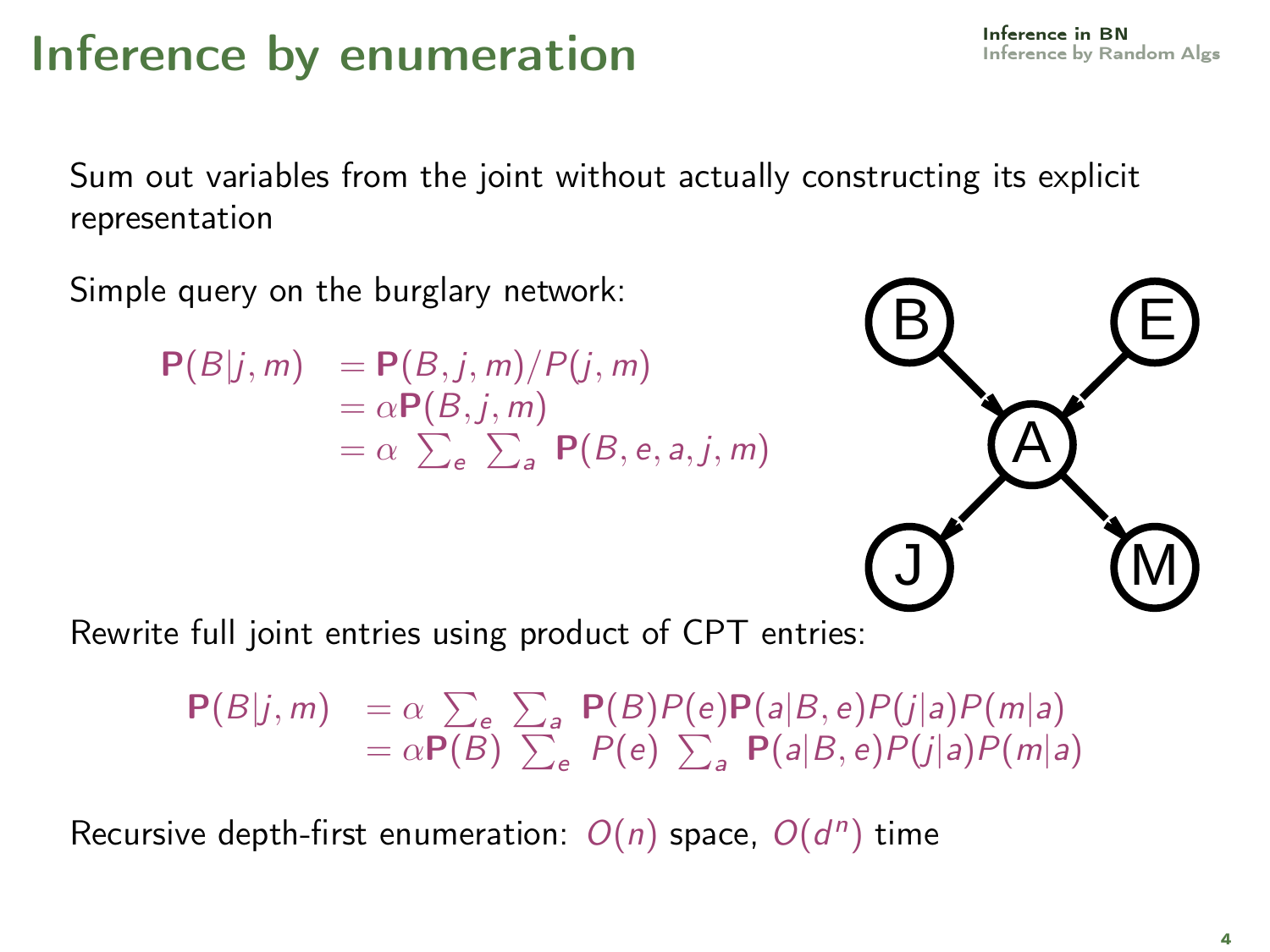## Enumeration algorithm **[Inference in BN](#page-1-0)**

```
function Enumeration-Ask(X, e, bn) returns a distribution over X
   inputs: X, the query variable
           e, observed values for variables E
           bn, a Bayesian network with variables \{X\} ∪ E ∪ Y
   Q(X) \leftarrow a distribution over X, initially empty
   for each value x_i of X do
        extend e with value x_i for XQ(x_i) \leftarrow Enumerate-All(Vars[bn], e)
   return Normalize(Q(X))function Enumerate-All(vars, e) returns a real number
```

```
if Empty?(vars) then return 1.0
Y \leftarrow First(vars)
if Y has value y in e
      then return P(y \mid parent(Y)) \times Enumerate-All(Rest(vars), e)
      else return \sum_{\mathbf{y}}\ {P}(\mathbf{y}\mid parent(\mathbf{Y}))\ \times Enumerate-All(Rest(vars), \mathbf{e}_{\mathbf{y}})where \mathbf{e}_v is e extended with Y = y
```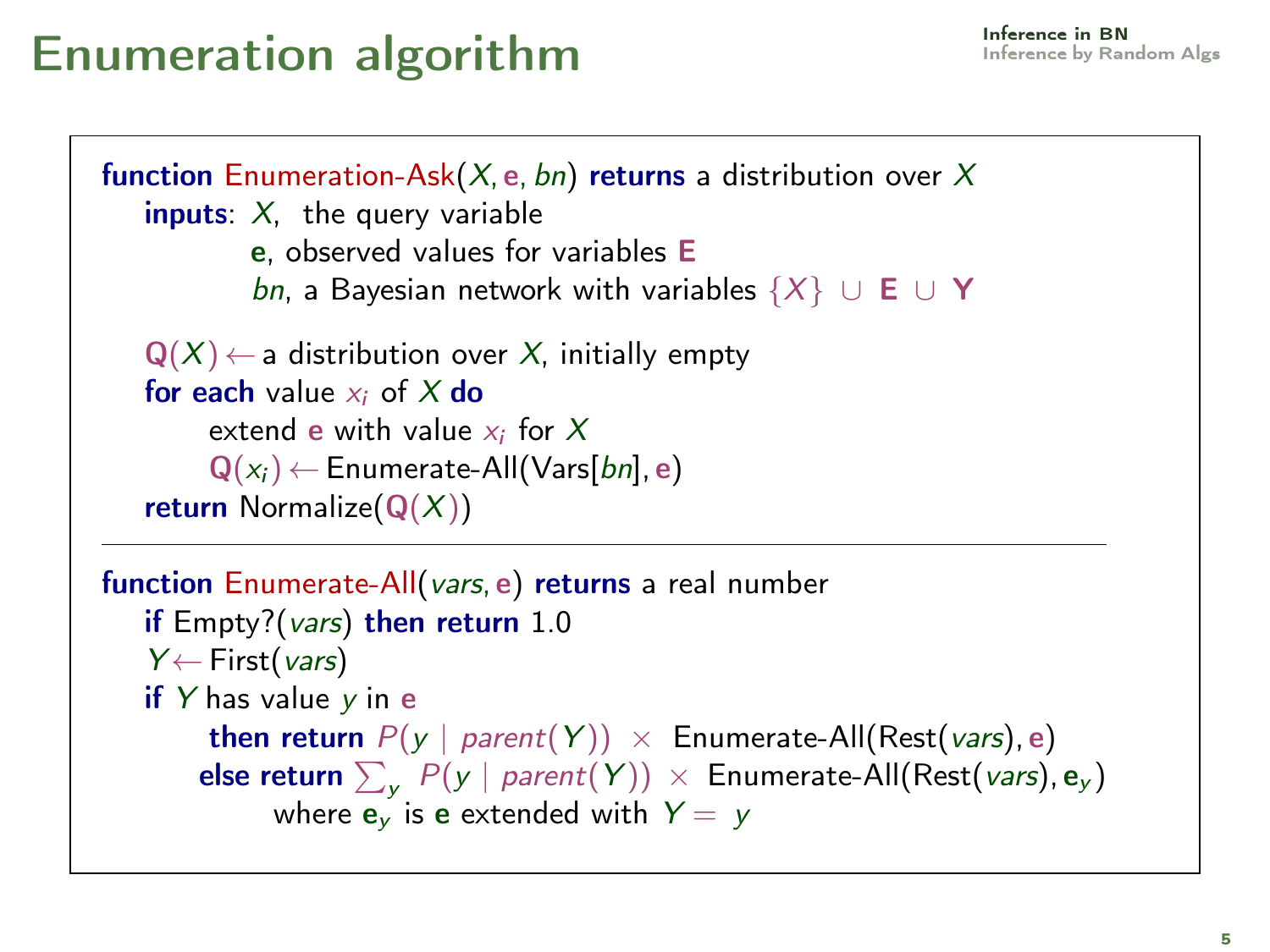### $Eval$ uation tree  $Eval$



Enumeration is inefficient: repeated computation e.g., computes  $P(j|a)P(m|a)$  for each value of e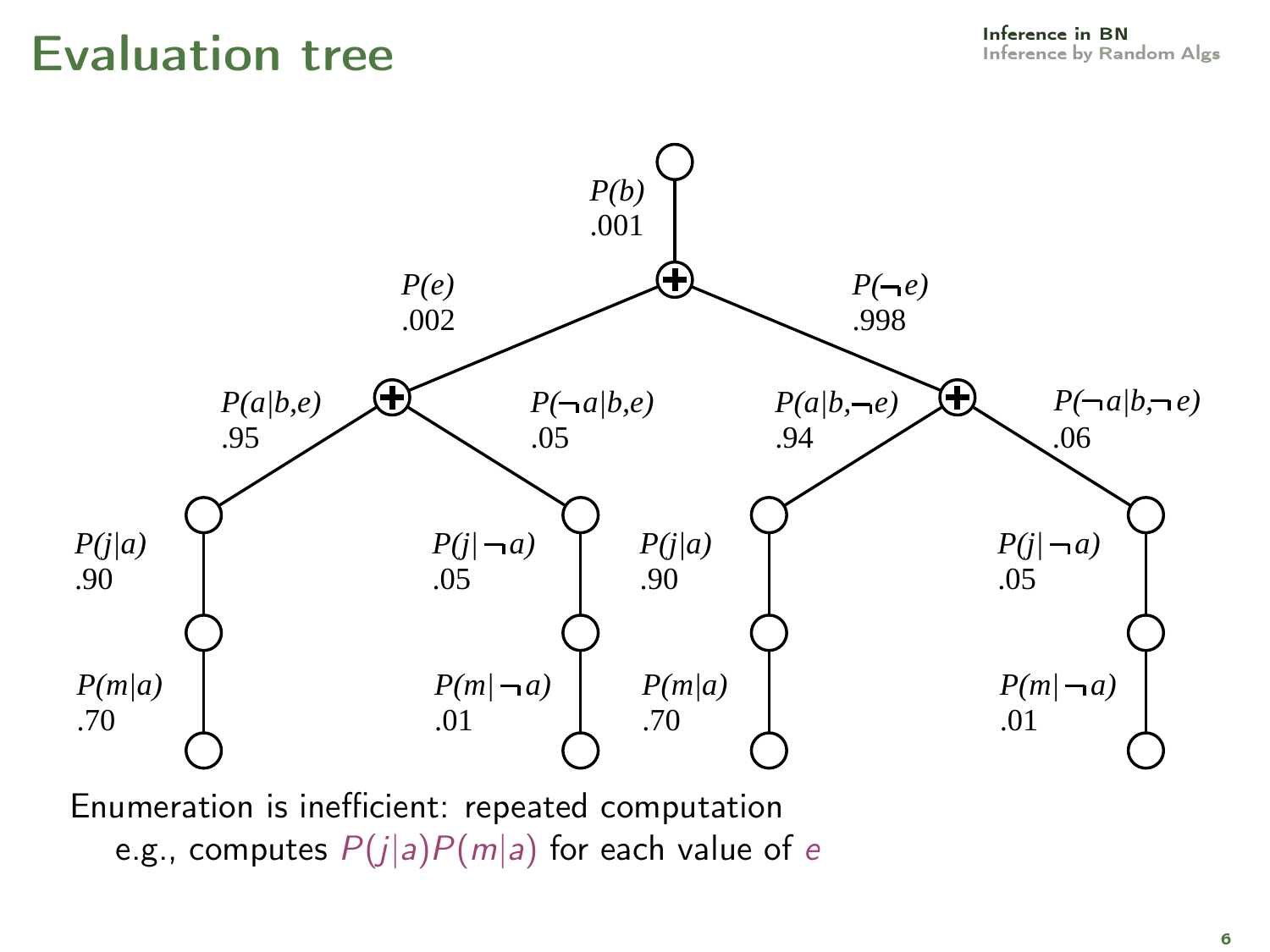# Complexity of exact inference Inference In BN [Inference in BN](#page-1-0)

#### Singly connected networks (or polytrees):

- any two nodes are connected by at most one (undirected) path
- time and space cost (with variable elimination) are  $\mathit{O}(d^kn)$
- hence time and space cost are linear in n and  $k$  bounded by a constant

Multiply connected networks:

- $-$  can reduce 3SAT to exact inference  $\implies$  NP-hard
- equivalent to **counting** 3SAT models  $\implies$  #P-complete



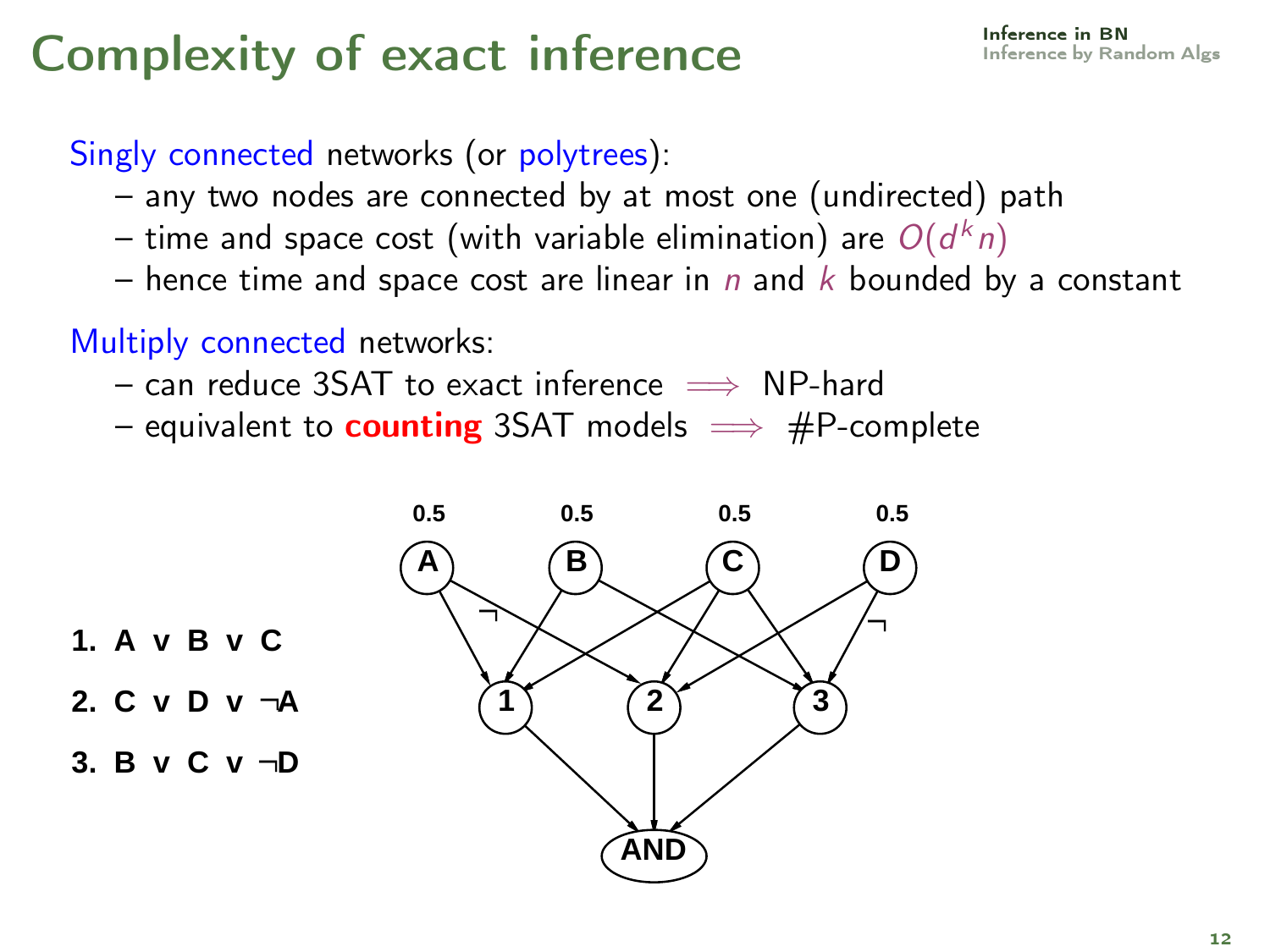1. [Inference in BN](#page-1-0)

<span id="page-7-0"></span>2. [Inference by Randomized Algorithms](#page-7-0)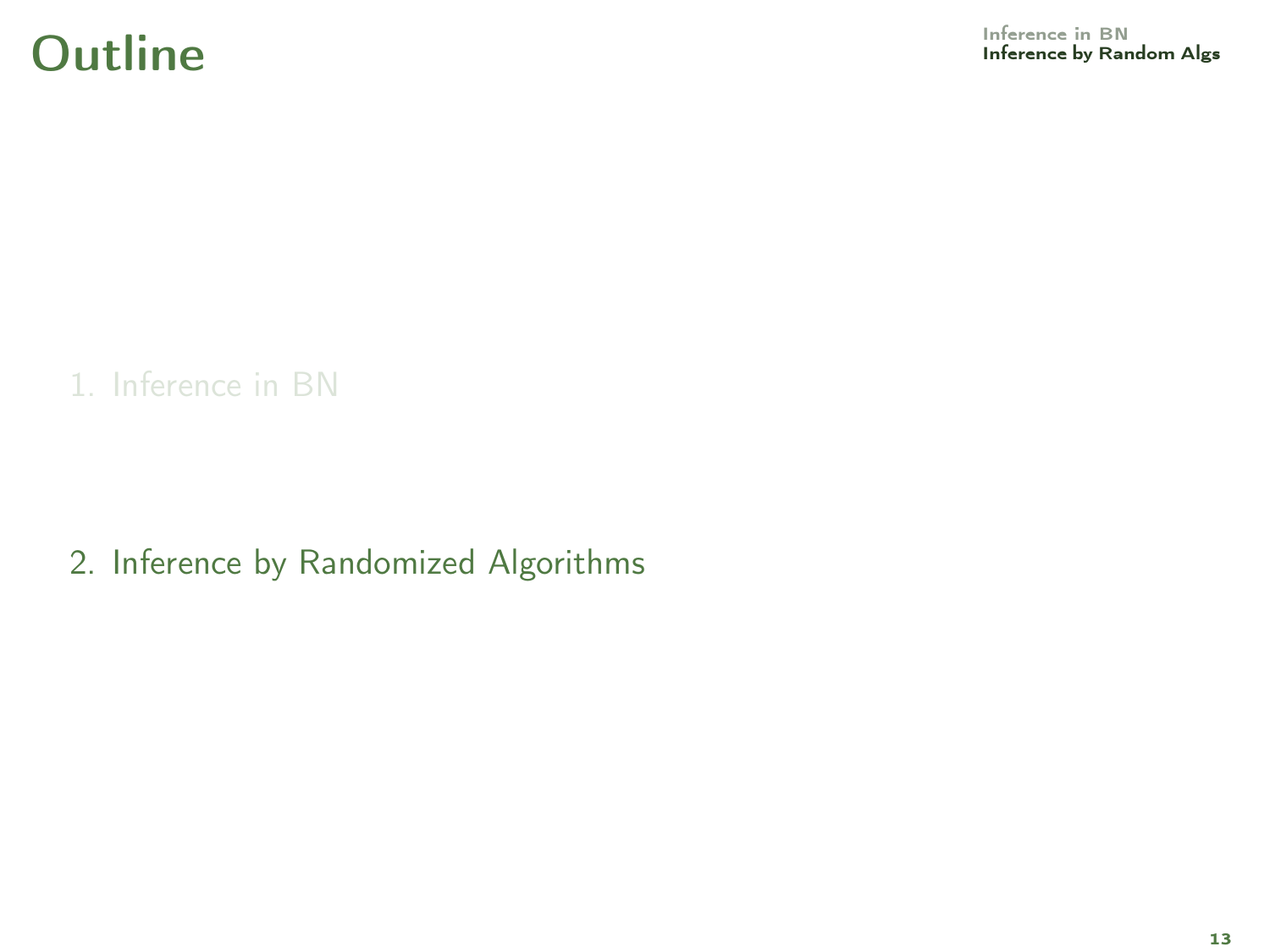## Inference by stochastic simulation

Basic idea:

- $\bullet$  Draw N samples from a sampling distribution S
- $\bullet$  Compute an approximate posterior probability  $\hat{P}$
- $\bullet$  Show this converges to the true probability  $P$

Outline:

– Sampling from an empty network

– Rejection sampling: reject samples disagreeing with evidence

- Likelihood weighting: use evidence to weight samples
- Markov chain Monte Carlo (MCMC): sample from a stochastic process

whose stationary distribution is the true posterior

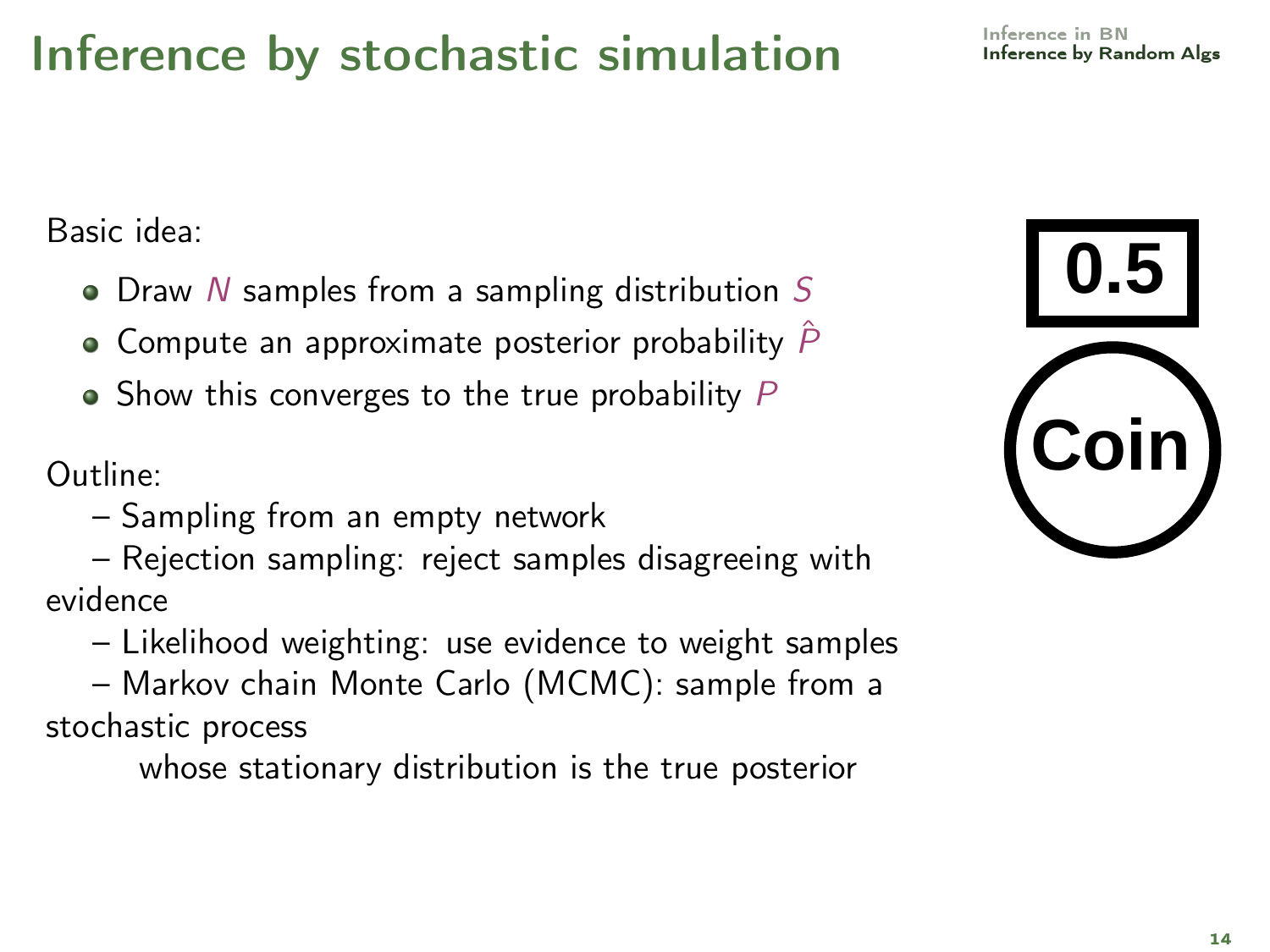```
function Prior-Sample(bn) returns an event sampled from bn
       inputs: bn, a belief network specifying joint distribution
P(X_1, \ldots, X_n)x \leftarrow an event with n elements
   for i = 1 to n do
         x_i \leftarrow a random sample from \mathbf{P}(X_i \mid \mathit{parents}(X_i))given the values of Parents(X_i) in x
   return x
```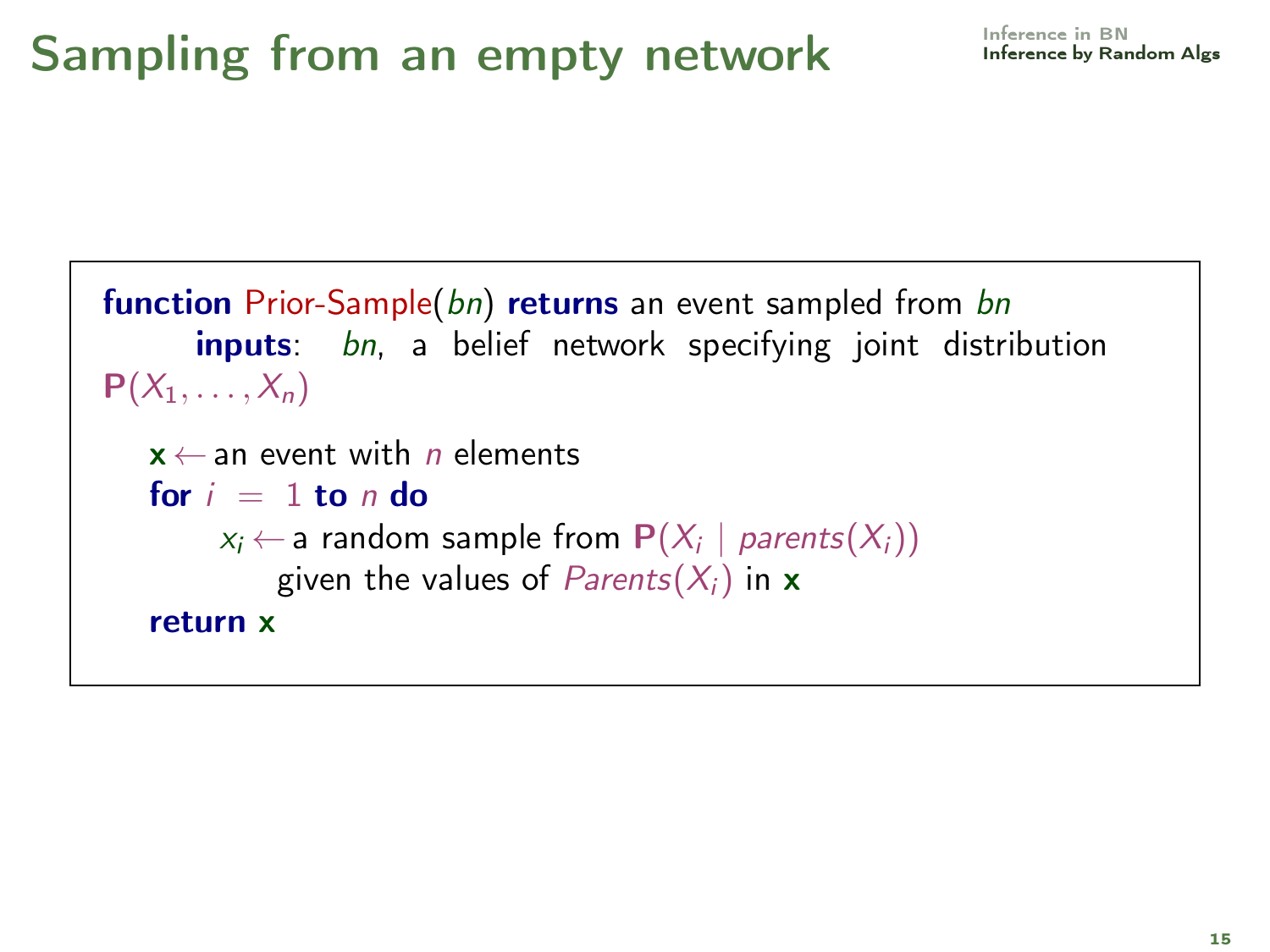### [Inference in BN](#page-1-0) Example [Inference by Random Alg](#page-7-0)s

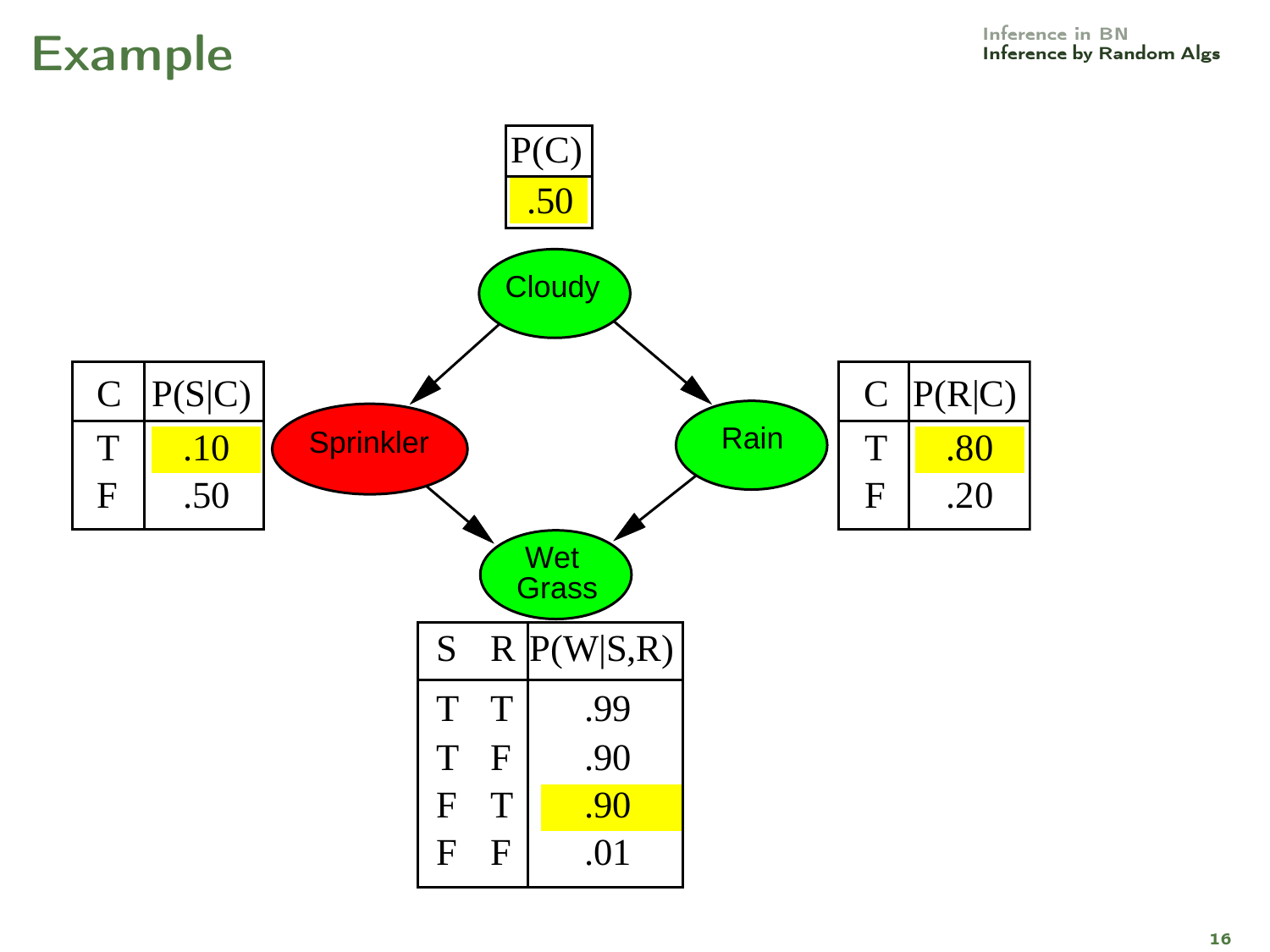# Sampling from an empty network contd<sup>[Inference in BN](#page-1-0)</sup>

Probability that PriorSample generates a particular event

 $S_{PS}(x_1 \ldots x_n) = P(x_1 \ldots x_n)$ 

i.e., the true prior probability

**E.g.,**  $S_{PS}(t, f, t, t) = 0.5 \times 0.9 \times 0.8 \times 0.9 = 0.324 = P(t, f, t, t)$ 

Proof: Let  $N_{PS}(x_1 \ldots x_n)$  be the number of samples generated for event  $x_1, \ldots, x_n$ . Then we have

$$
\lim_{N \to \infty} \hat{P}(x_1, \dots, x_n) = \lim_{N \to \infty} N_{PS}(x_1, \dots, x_n) / N
$$
  
=  $S_{PS}(x_1, \dots, x_n)$   
=  $\prod_{i=1}^n P(x_i | parents(X_i)) = P(x_1 \dots x_n)$ 

 $\rightsquigarrow$ That is, estimates derived from PriorSample are consistent Shorthand:  $\tilde{P}(x_1, \ldots, x_n) \approx P(x_1 \ldots x_n)$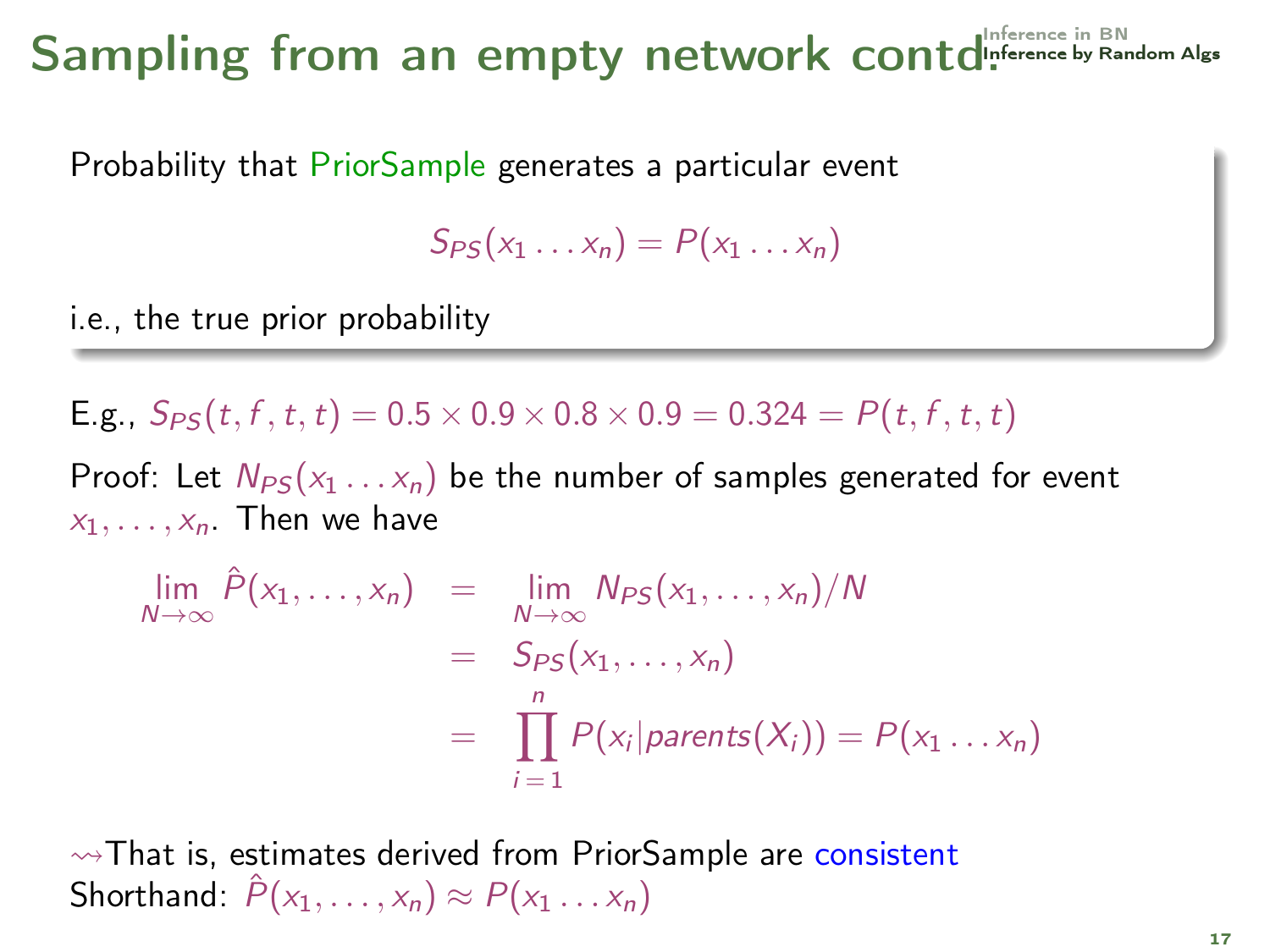# Rejection sampling and the state of the state of  $\mathbb{R}^{\text{Inference in BM}}$

 $\hat{P}(X|\mathbf{e})$  estimated from samples agreeing with e

```
function Rejection-Sampling(X, e, bn, N) returns an estimate of P(X|e)local variables: N, a vector of counts over X, initially zero
   for j = 1 to N do
        x \leftarrow Prior-Sample(bn)
        if x is consistent with e then
           N[x] \leftarrow N[x] + 1 where x is the value of X in x
   return Normalize(N[X])
```
E.g., estimate  $P(Rain|Sprinkler = true)$  using 100 samples 27 samples have  $Sprinkler = true$ Of these, 8 have  $Rain = true$  and 19 have  $Rain = false$ .

 $\hat{\mathsf{P}}(\text{Rain}|\text{Sprinkler} = \text{true}) = \text{Normalize}(\langle 8, 19 \rangle) = \langle 0.296, 0.704 \rangle$ Similar to a basic real-world empirical estimation procedure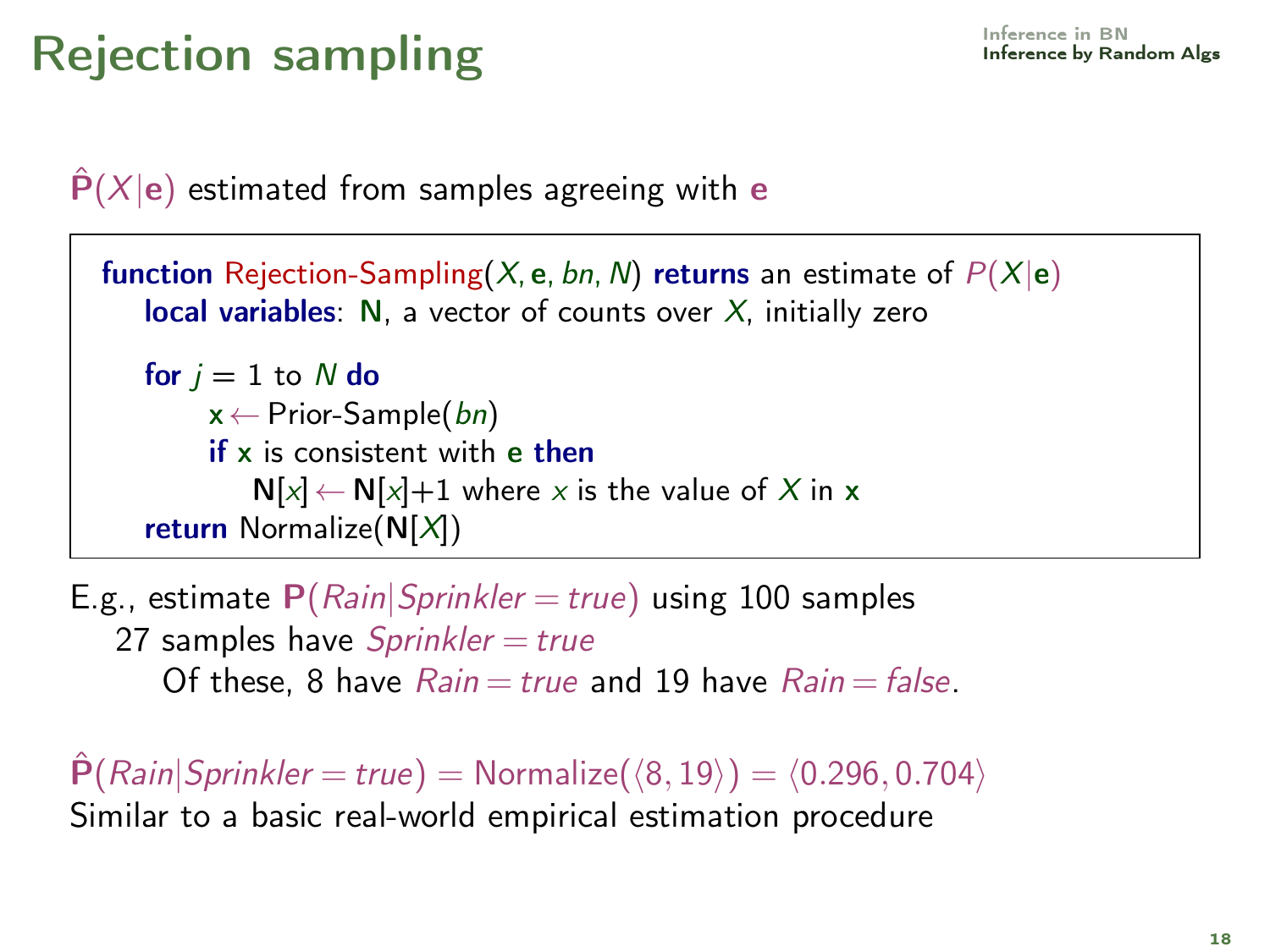Rejection sampling returns consistent posterior estimates

Proof:  $\hat{P}(X|e) = \alpha N_{PS}(X, e)$  (algorithm defn.)  $= N_{PS}(X, e)/N_{PS}(e)$  (normalized by  $N_{PS}(e)$ )  $\approx P(X, e)/P(e)$  (property of PriorSample)  $= P(X|e)$  (defn. of conditional probability)

Problem: hopelessly expensive if  $P(e)$  is small  $P(e)$  drops off exponentially with number of evidence variables!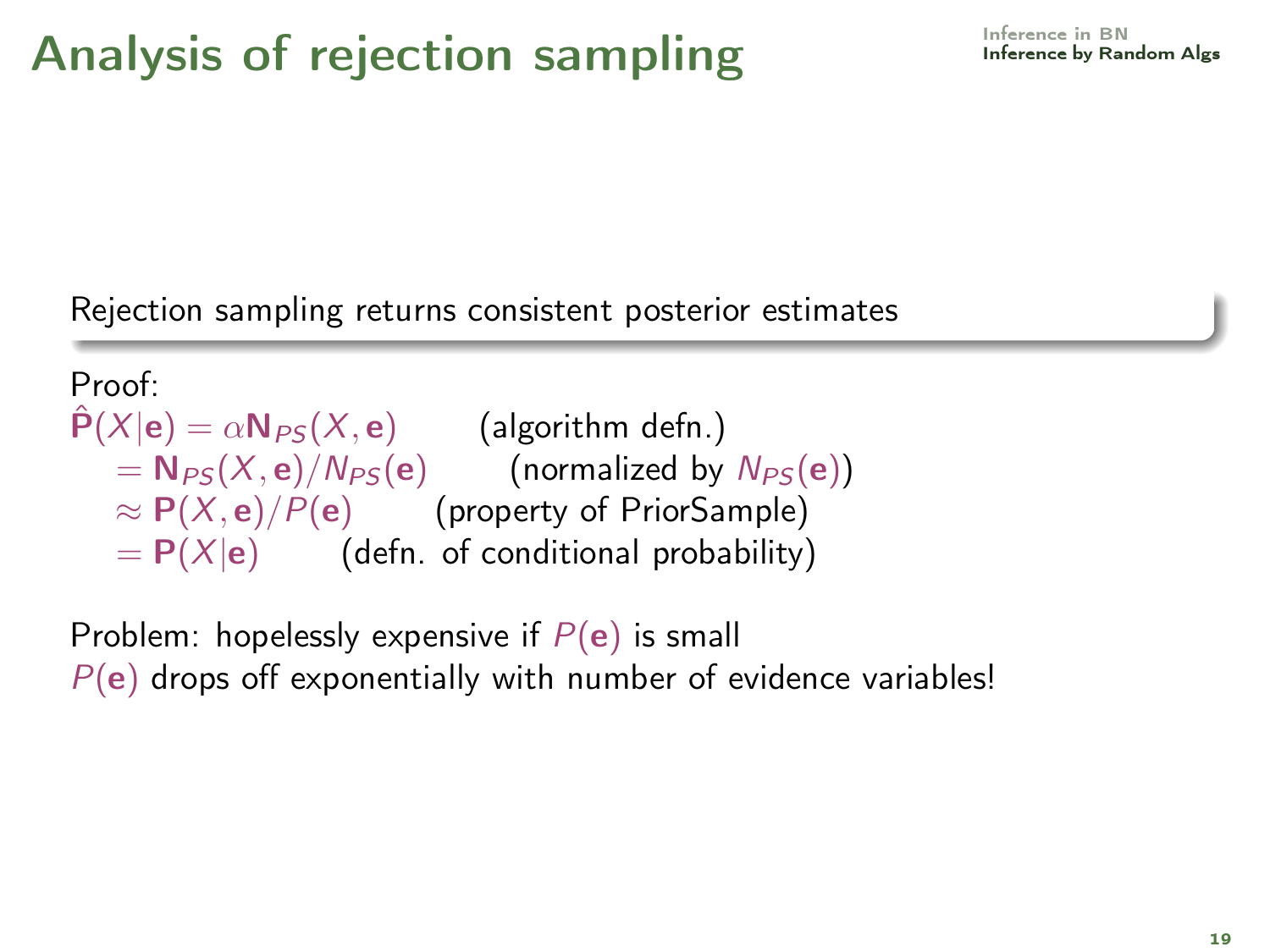# Likelihood weighting and the state of the state of  $\mathbb{R}^{\text{Inference in BM}}$

Idea: fix evidence variables, sample only nonevidence variables, and weight each sample by the likelihood it accords the evidence

```
function Likelihood-Weighting(X, e, bn, N) returns an estimate of P(X|e)local variables: W, a vector of weighted counts over X, initially zero
```

```
for j = 1 to N do
     x, w \leftarrow Weighted-Sample(bn)
     W[x] \leftarrow W[x] + w where x is the value of X in x
return Normalize(W[X])
```
function Weighted-Sample(bn, e) returns an event and a weight

```
x \leftarrow an event with n elements; w \leftarrow 1for i = 1 to n do
     if X_i has a value x_i in e
           then w \leftarrow w \times P(X_i = x_i | parents(X_i))else x_i ← a random sample from P(X_i | parents(X_i))
return x, w
```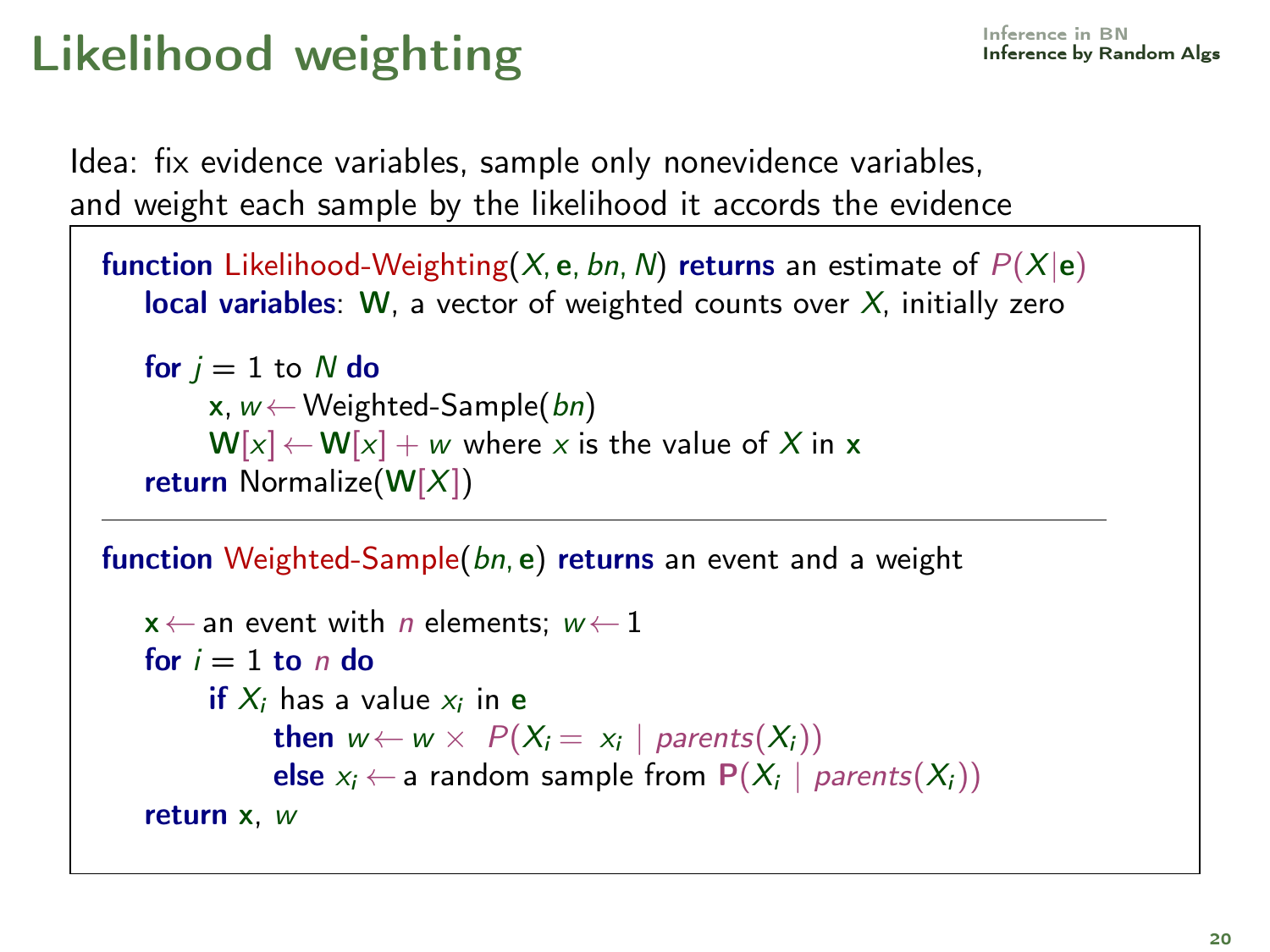# Likelihood weighting example [Inference in BN](#page-1-0) Inference in BN

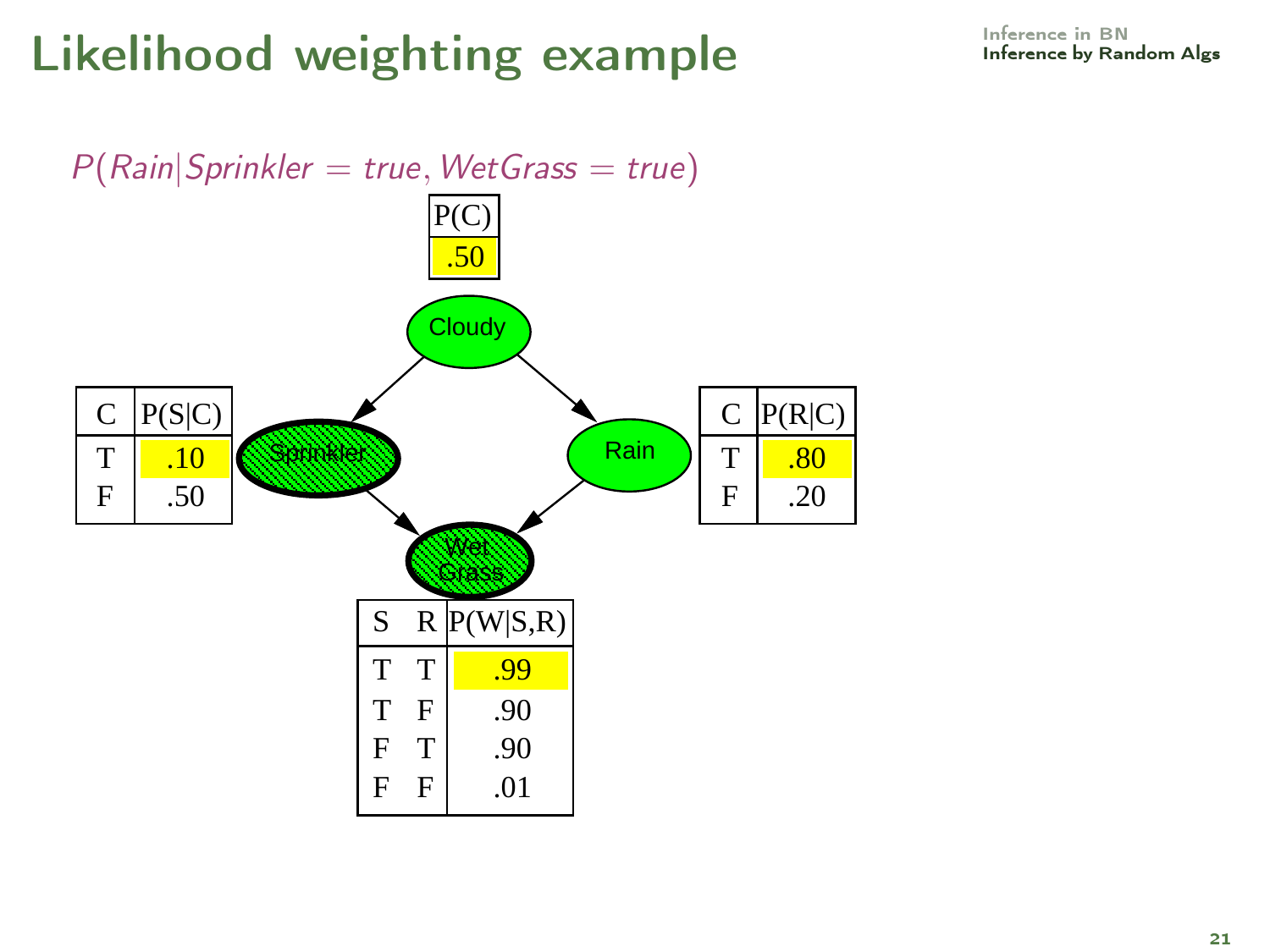# Likelihood weighting analysis **[Inference in BN](#page-1-0)** Inference in BN

Likelihood weighting returns consistent estimates

Sampling probability for WeightedSample is

$$
S_{WS}(\mathbf{z},\mathbf{e})=\prod_{i=1}^l P(z_i|parents(Z_i))
$$

(pays attention to evidence in **ancestors** only)  $\rightsquigarrow$ somewhere "in between" prior and posterior distribution

Weight for a given sample z, e is

Weighted sampling probability is

$$
w(\mathsf{z},\mathsf{e})=\prod_{i=1}^m P(e_i|parents(E_i))
$$

but performance still degrades with many evidence variables because a few samples have nearly all the total weight

 $S_{WS}(\mathsf{z},\mathsf{e})$ w $(\mathsf{z},\mathsf{e}) = \prod' P(z_i | parents(Z_i)) \prod'' P(e_i | parents(E_i)) = P(\mathsf{z},\mathsf{e})$ l  $i = 1$  $i = 1$ 



$$
\mathcal{L}(\mathcal{L}) = \mathcal{L}(\mathcal{L})
$$

22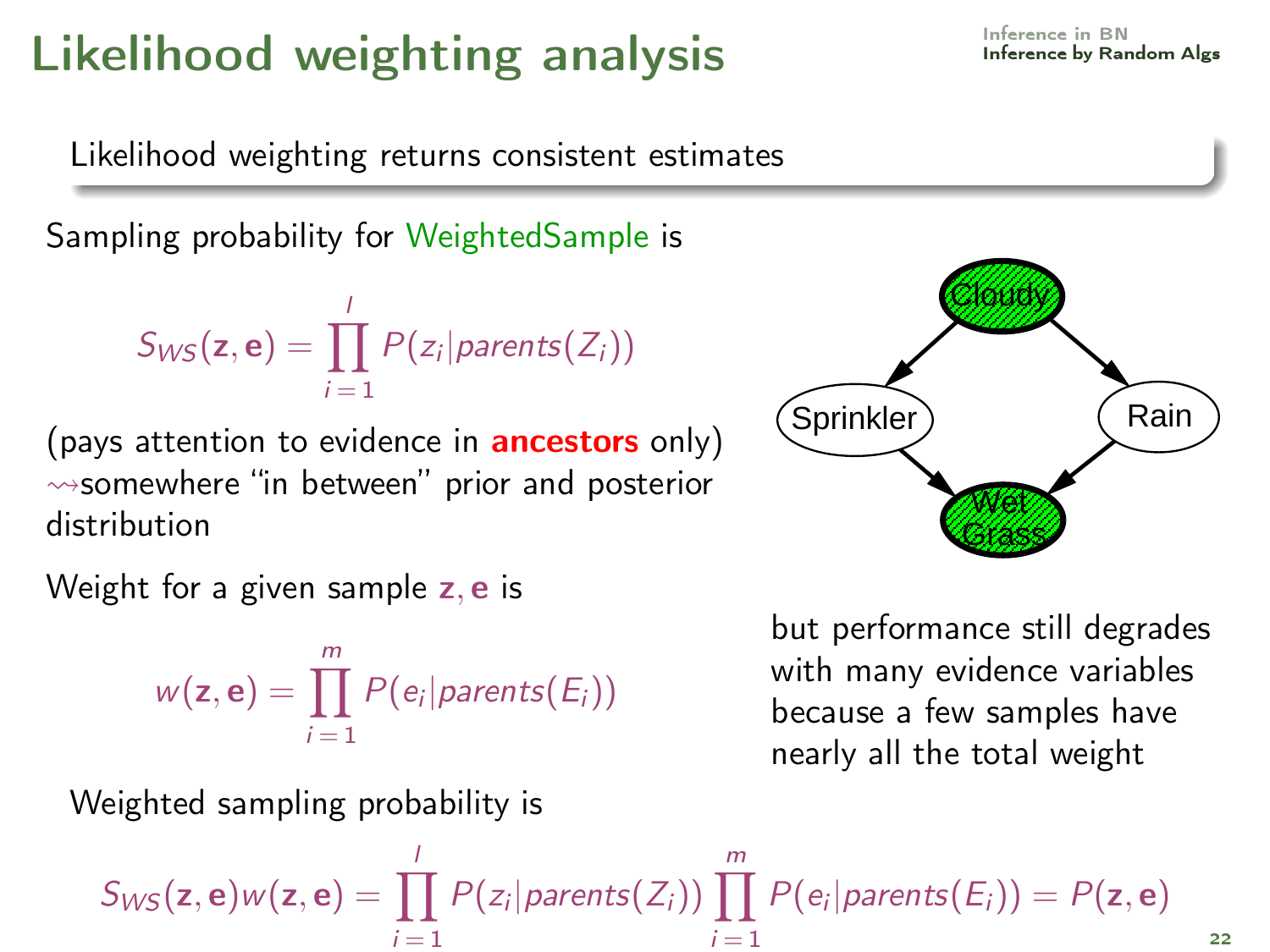# $\mathsf{Summary}$  and  $\mathsf{Max}(S$

Approximate inference by LW:

- LW does poorly when there is lots of (late-in-the-order) evidence
- LW generally insensitive to topology
- Convergence can be very slow with probabilities close to 1 or 0
- Can handle arbitrary combinations of discrete and continuous variables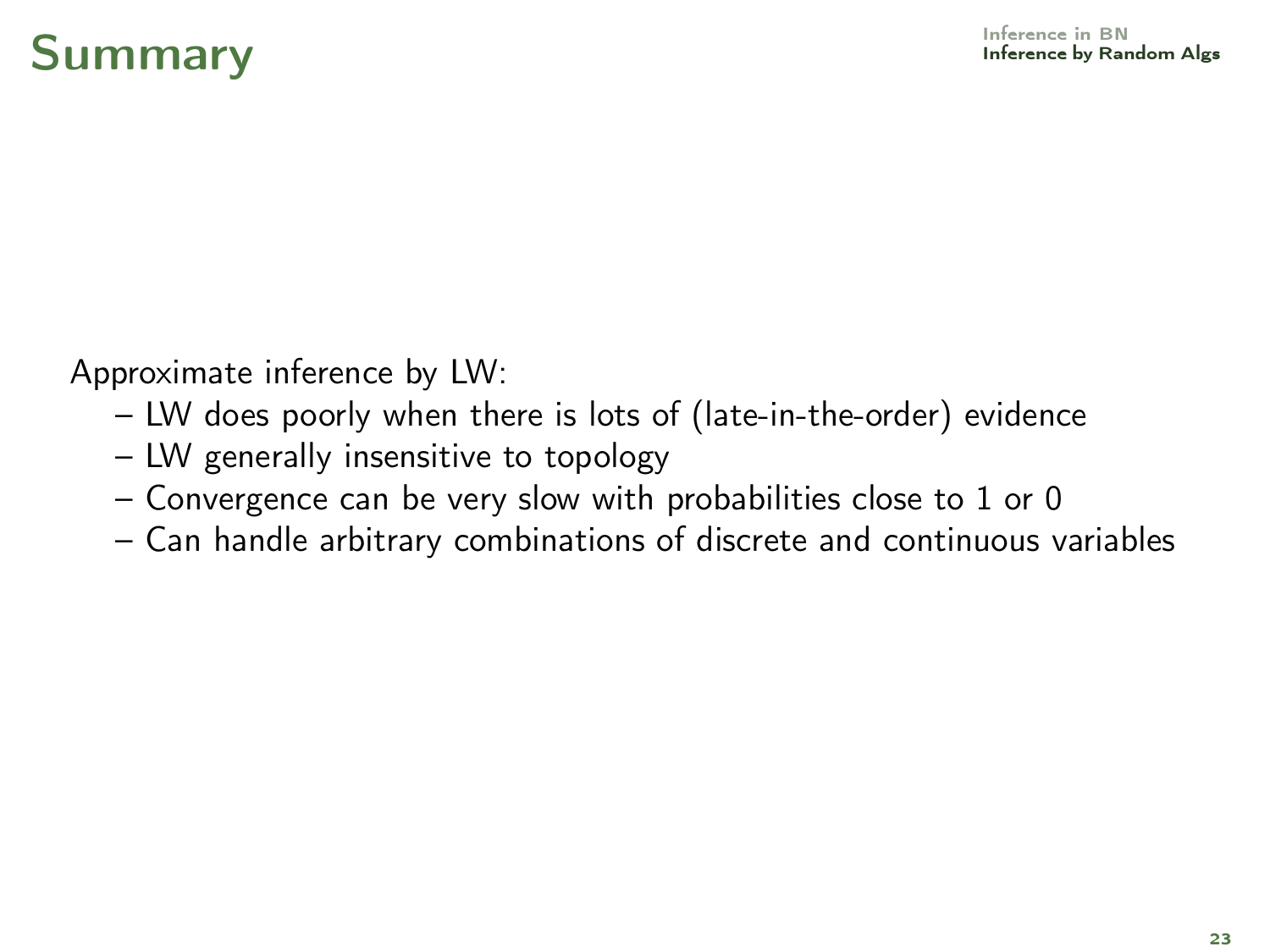# Approximate inference using MCMC [Inference in BN](#page-1-0)

```
"State" of network = current assignment to all variables.
Generate next state by sampling one variable given Markov blanket
Sample each variable in turn, keeping evidence fixed
```

```
function MCMC-Ask(X, e, bn, N) returns an estimate of P(X|e)local variables: N[X], a vector of counts over X, initially zero
                   Z, nonevidence variables in bn, hidden + query
                   x, current state of the network, initially copied from e
   initialize x with random values for the variables in Z
   for j = 1 to N do
        N[x] \leftarrow N[x] + 1 where x is the value of X in x
        for each Z_i in Z do
            sample the value of Z_i in x from P(Z_i|mb(Z_i))given the values of MB(Z_i) in x
   return Normalize(N[X])
```
Can also choose a variable to sample at random each time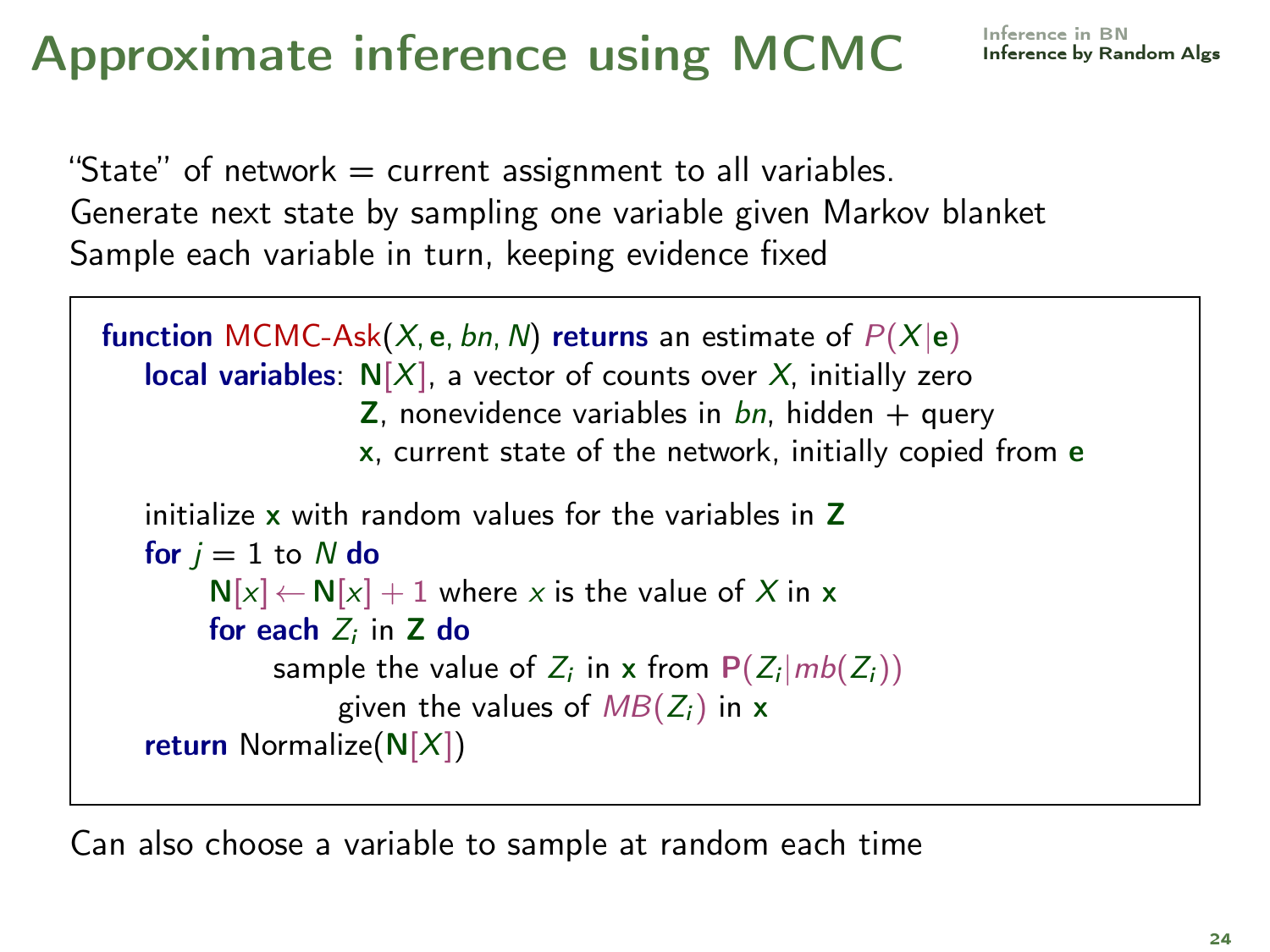## The Markov chain **[Inference in BN](#page-1-0)** Inference in BN

With  $Sprinkler = true$ , WetGrass = true, there are four states:



Wander about for a while, average what you see

#### Probabilistic finite state machine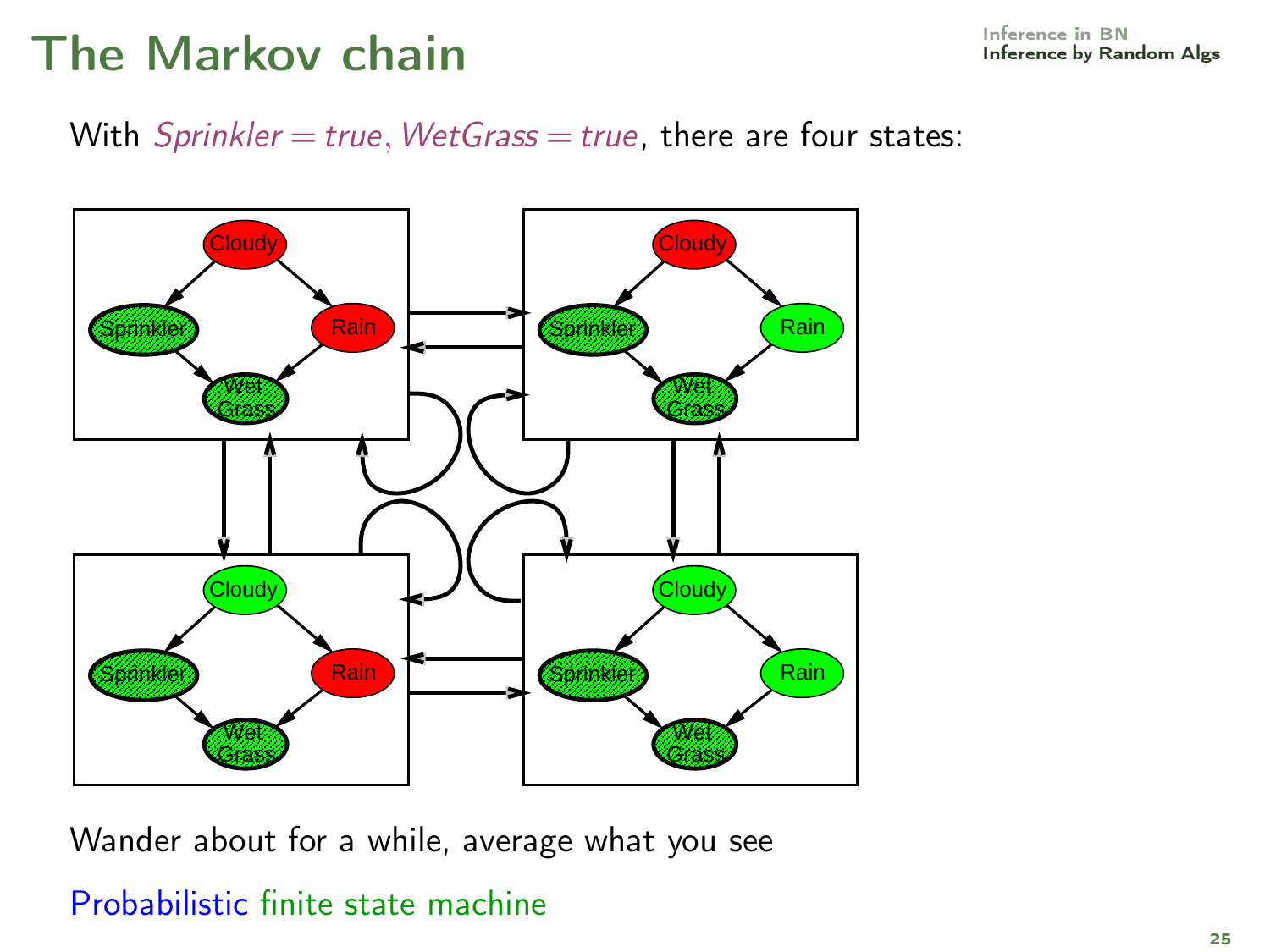# MCMC example contd. **[Inference in BN](#page-1-0)** Inference in BN

**Estimate P**( $Rain|Spring$  = true,  $WetGrass = true$ )

Sample *Cloudy* or Rain given its Markov blanket, repeat. Count number of times Rain is true and false in the samples.

E.g., visit 100 states 31 have  $Rain = true$ , 69 have  $Rain = false$ 

 $\dot{P}(Rain|Sprinkler = true, WetGrass = true) = Normalize(\langle 31, 69 \rangle) = \langle 0.31, 0.69 \rangle$ 

#### Theorem

The Markov Chain approaches a stationary distribution: long-run fraction of time spent in each state is exactly proportional to its posterior probability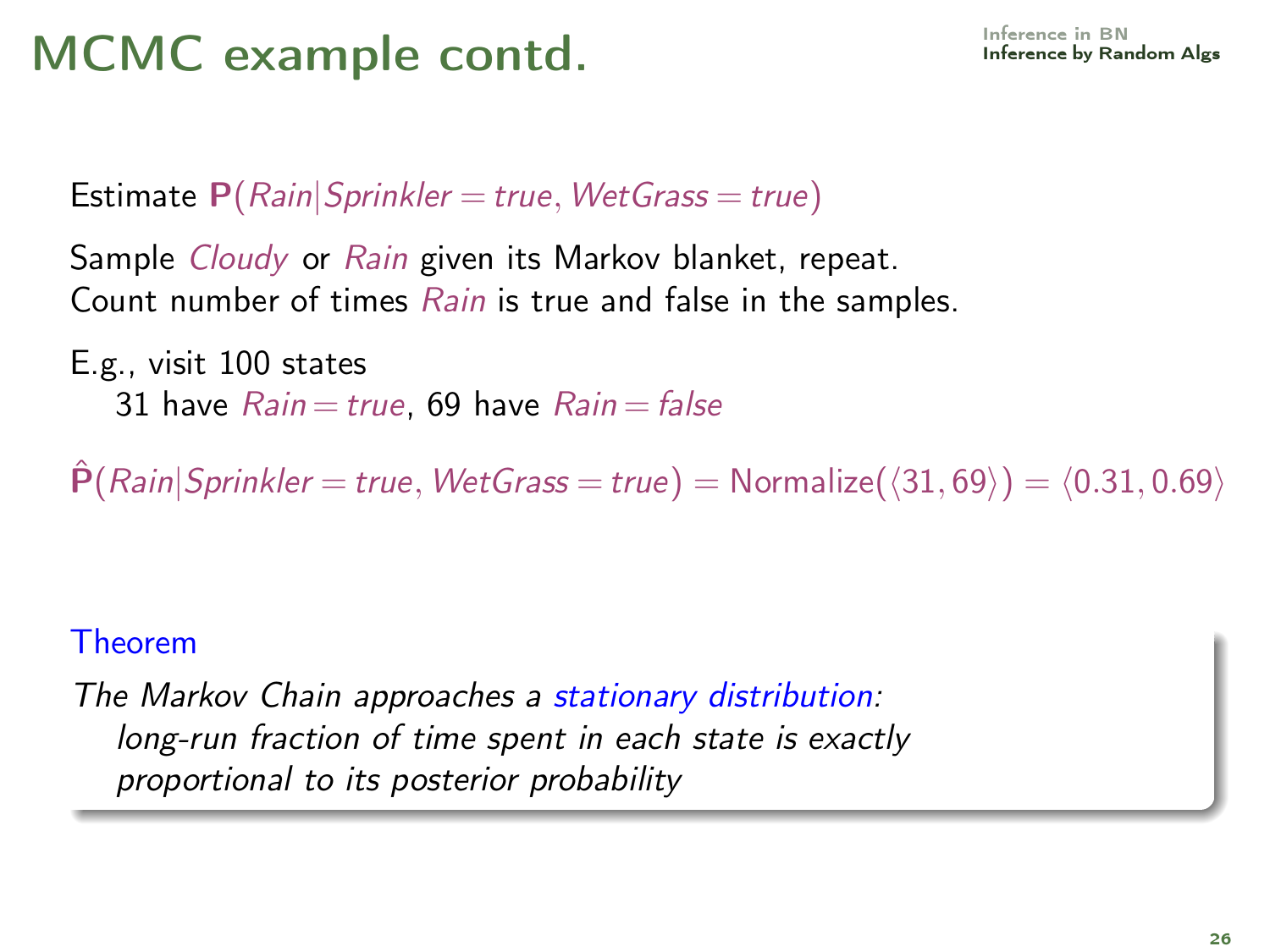# Markov blanket sampling and the state of the standom Algs

Markov blanket of Cloudy is Sprinkler and Rain

Markov blanket of Rain is Cloudy, Sprinkler, and WetGrass



Main computational problems:

- 1) Difficult to tell if convergence has been achieved
- 2) Can be wasteful if Markov blanket is large:

 $P(X_i | mb(X_i))$  won't change much (law of large numbers)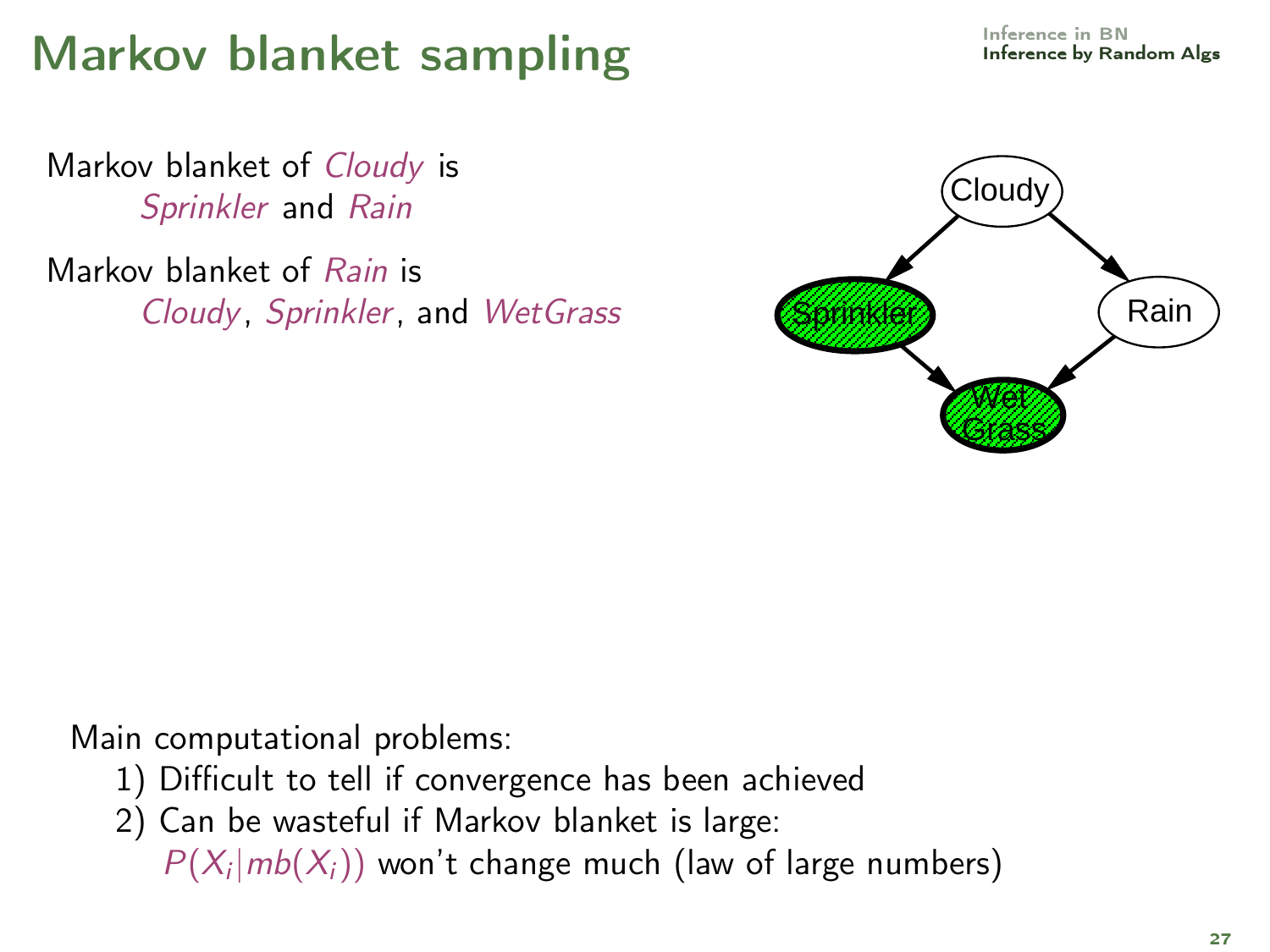## Local semantics and Markov Blanket [Inference in BN](#page-1-0)

Local semantics: each node is conditionally independent of its nondescendants given its parents Each node is conditionally independent of all others given its Markov blanket: parents  $+$  children  $+$ children's parents



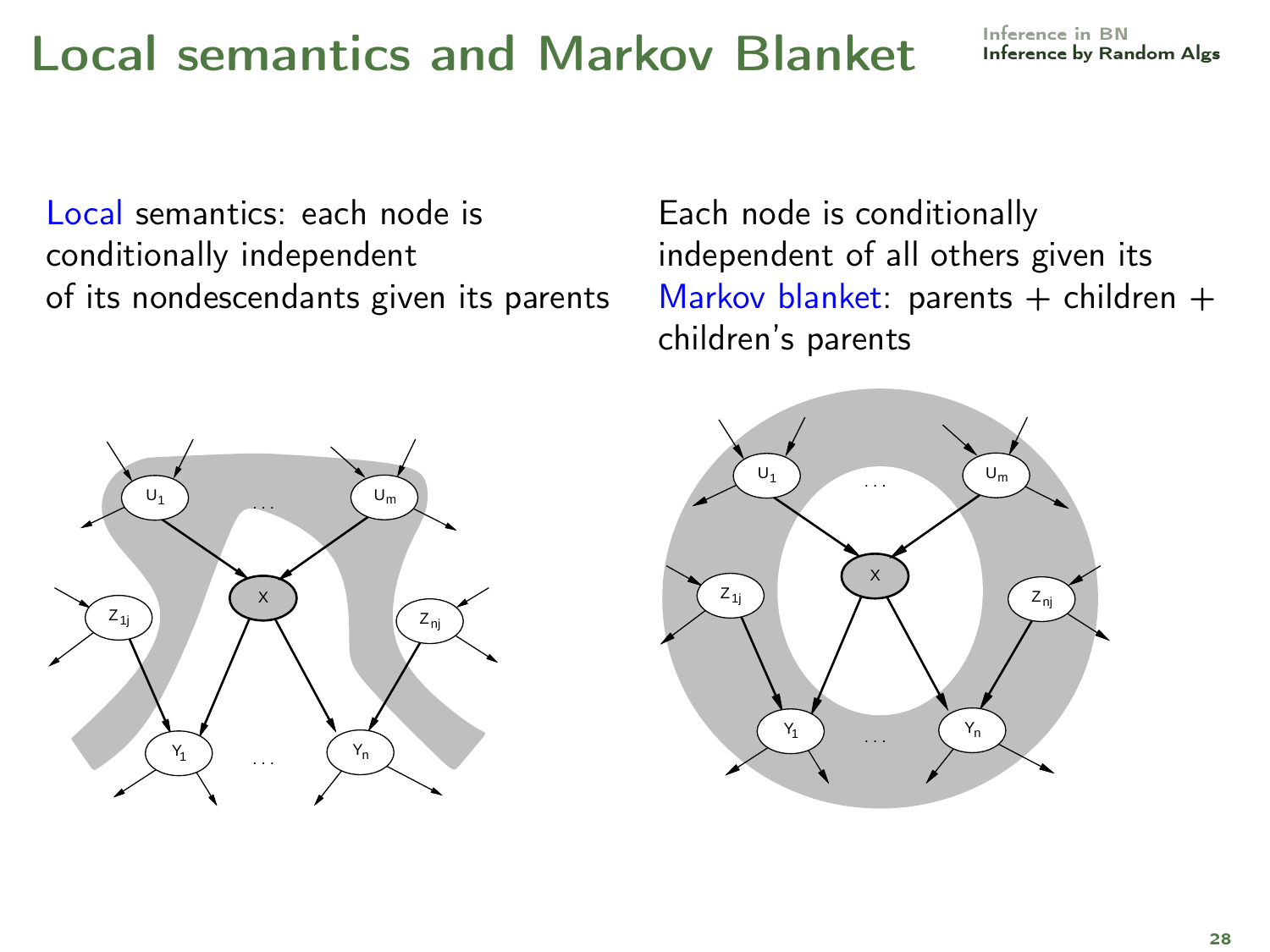### MCMC analysis: Outline **[Inference in BN](#page-1-0)** Inference in BN

- Transition probability  $q(\mathbf{x} \rightarrow \mathbf{x}')$
- Occupancy probability  $\pi_t(\mathbf{x})$  at time t
- **•** Equilibrium condition on  $\pi_t$  defines stationary distribution  $\pi(\mathbf{x})$ Note: stationary distribution depends on choice of  $q(\mathbf{x} \rightarrow \mathbf{x}')$
- Pairwise detailed balance on states guarantees equilibrium
- **Gibbs sampling transition probability:** sample each variable given current values of all others  $\implies$  detailed balance with the true posterior
- For Bayesian networks, Gibbs sampling reduces to sampling conditioned on each variable's Markov blanket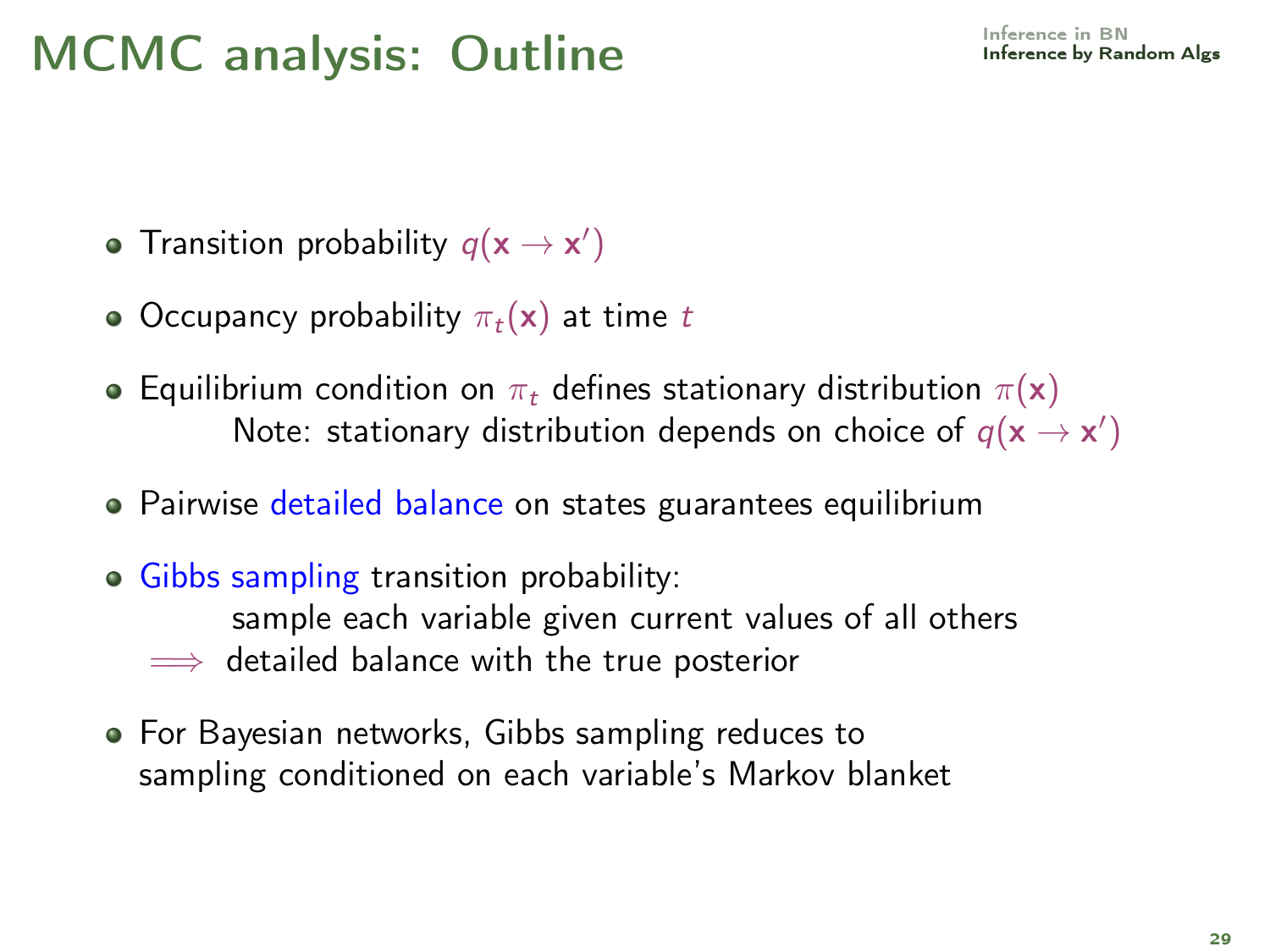# Stationary distribution **[Inference in BN](#page-1-0)** Inference in BN

- $\sigma \pi_t(\mathbf{x}) =$  probability in state x at time t  $\pi_{t+1}(\mathsf{x}') =$  probability in state  $\mathsf{x}'$  at time  $t+1$
- $\pi_{t+1}$  in terms of  $\pi_t$  and  $q(\mathsf{x} \rightarrow \mathsf{x}')$

$$
\pi_{t+1}(\mathbf{x}') = \sum\nolimits_{\mathbf{x}^{\mathcal{\pi}}t} (\mathbf{x}) q(\mathbf{x} \to \mathbf{x}')
$$

• Stationary distribution:  $\pi_t = \pi_{t+1} = \pi$ 

$$
\pi(\mathbf{x}') = \sum\nolimits_{\mathbf{x}^{\mathcal{\pi}}}(\mathbf{x}) q(\mathbf{x} \rightarrow \mathbf{x}') \qquad \text{for all } \mathbf{x}'
$$

- If  $\pi$  exists, it is unique (specific to  $q(\mathbf{x} \rightarrow \mathbf{x}'))$
- $\bullet$  In equilibrium, expected "outflow" = expected "inflow"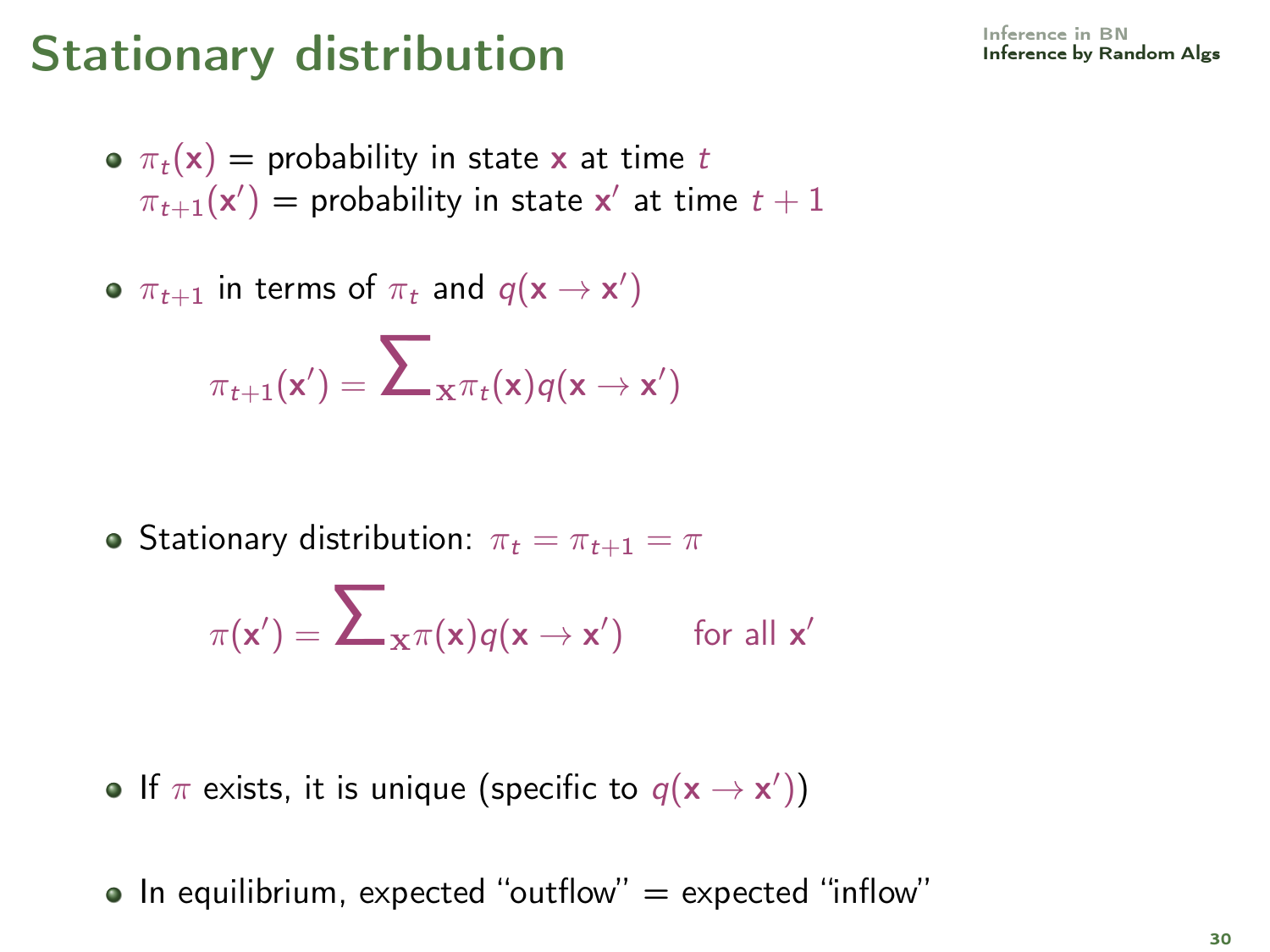## $\mathbf{Det}$ ailed balance  $\mathbf{D}\mathbf{et}$

 $\bullet$  "Outflow" = "inflow" for each pair of states:

$$
\pi(\mathbf{x})q(\mathbf{x} \to \mathbf{x}') = \pi(\mathbf{x}')q(\mathbf{x}' \to \mathbf{x}) \quad \text{for all } \mathbf{x}, \mathbf{x}'
$$

• Detailed balance 
$$
\implies
$$
 stationarity:  
\n
$$
\sum_{x} \pi(x)q(x \to x') = \sum_{x} \pi(x')q(x' \to x)
$$
\n
$$
= \pi(x') \sum_{x} q(x' \to x)
$$
\n
$$
= \pi(x')
$$

MCMC algorithms typically constructed by designing a transition probability q that is in detailed balance with desired  $\pi$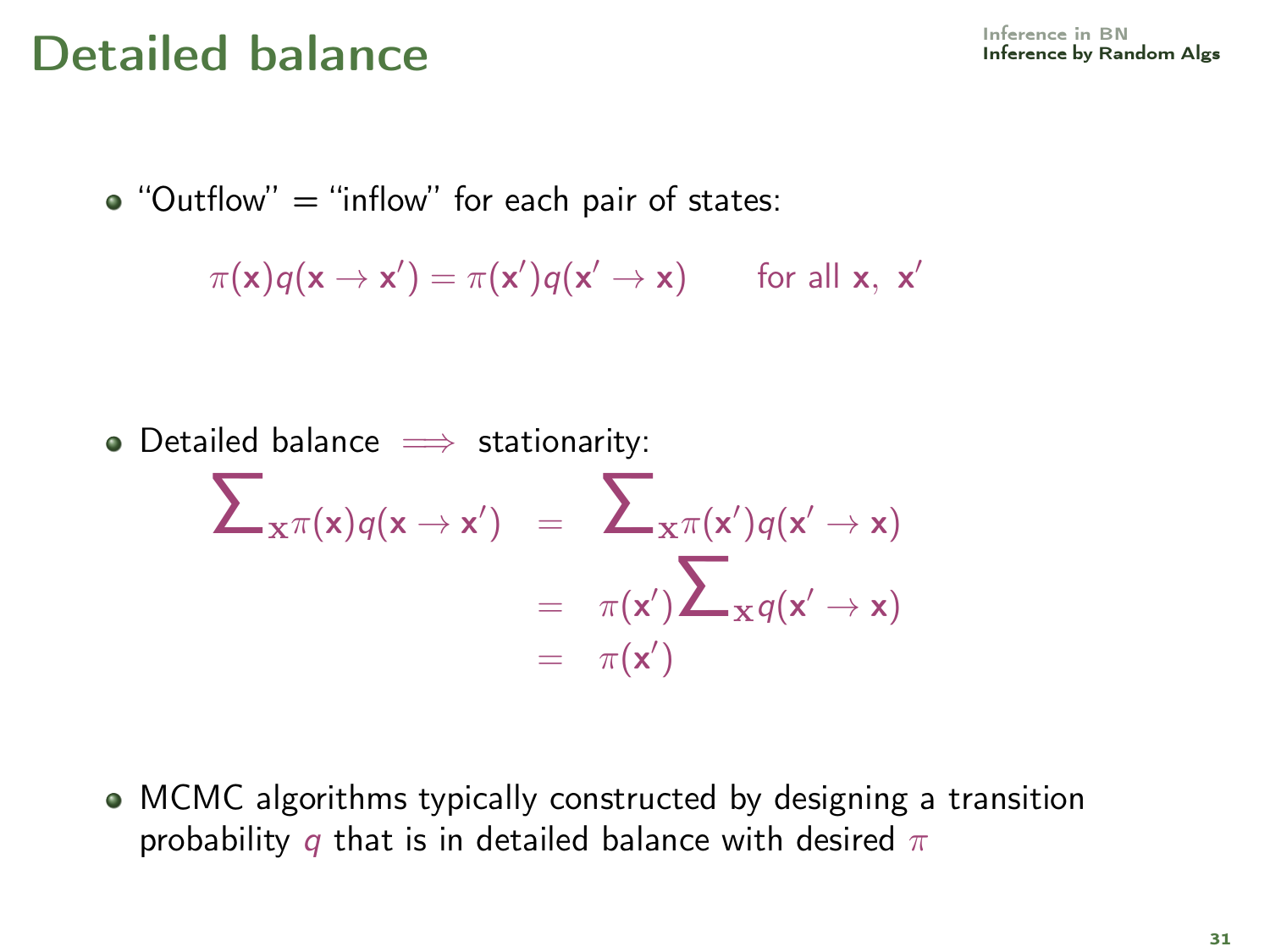# Gibbs sampling and the sampling of the state of  $\mathsf{Gibbs}$  and  $\mathsf{Gibbs}$

- Sample each variable in turn, given all other variables
- Sampling  $\mathcal{X}_i$ , let  $\bar{\mathbf{X}}_i$  be all other nonevidence variables
- Current values are  $x_i$  and  $\bar{\mathbf{x}}_i$ ; e is fixed
- Transition probability is given by

$$
q(\mathbf{x} \rightarrow \mathbf{x}') = q(x_i, \bar{\mathbf{x}}_i \rightarrow x'_i, \bar{\mathbf{x}}_i) = P(x'_i | \bar{\mathbf{x}}_i, \mathbf{e})
$$

• This gives detailed balance with true posterior  $P(x|e)$ :  $\pi(\mathbf{x})q(\mathbf{x} \to \mathbf{x}') = P(\mathbf{x}|\mathbf{e})P(x_i'|\bar{\mathbf{x}}_i, \mathbf{e}) = P(x_i, \bar{\mathbf{x}}_i|\mathbf{e})P(x_i'|\bar{\mathbf{x}}_i, \mathbf{e})$ =  $P(x_i|\bar{x}_i, \mathbf{e})P(\bar{x}_i|\mathbf{e})P(x_i'|\bar{x}_i, \mathbf{e})$  (chain rule)  $= P(x_i | \bar{x_i}, e) P(x'_i, \bar{x_i} | e)$  (chain rule backwards)  $= q(\mathsf{x}' \to \mathsf{x})\pi(\mathsf{x}') = \pi(\mathsf{x}')q(\mathsf{x}' \to \mathsf{x})$